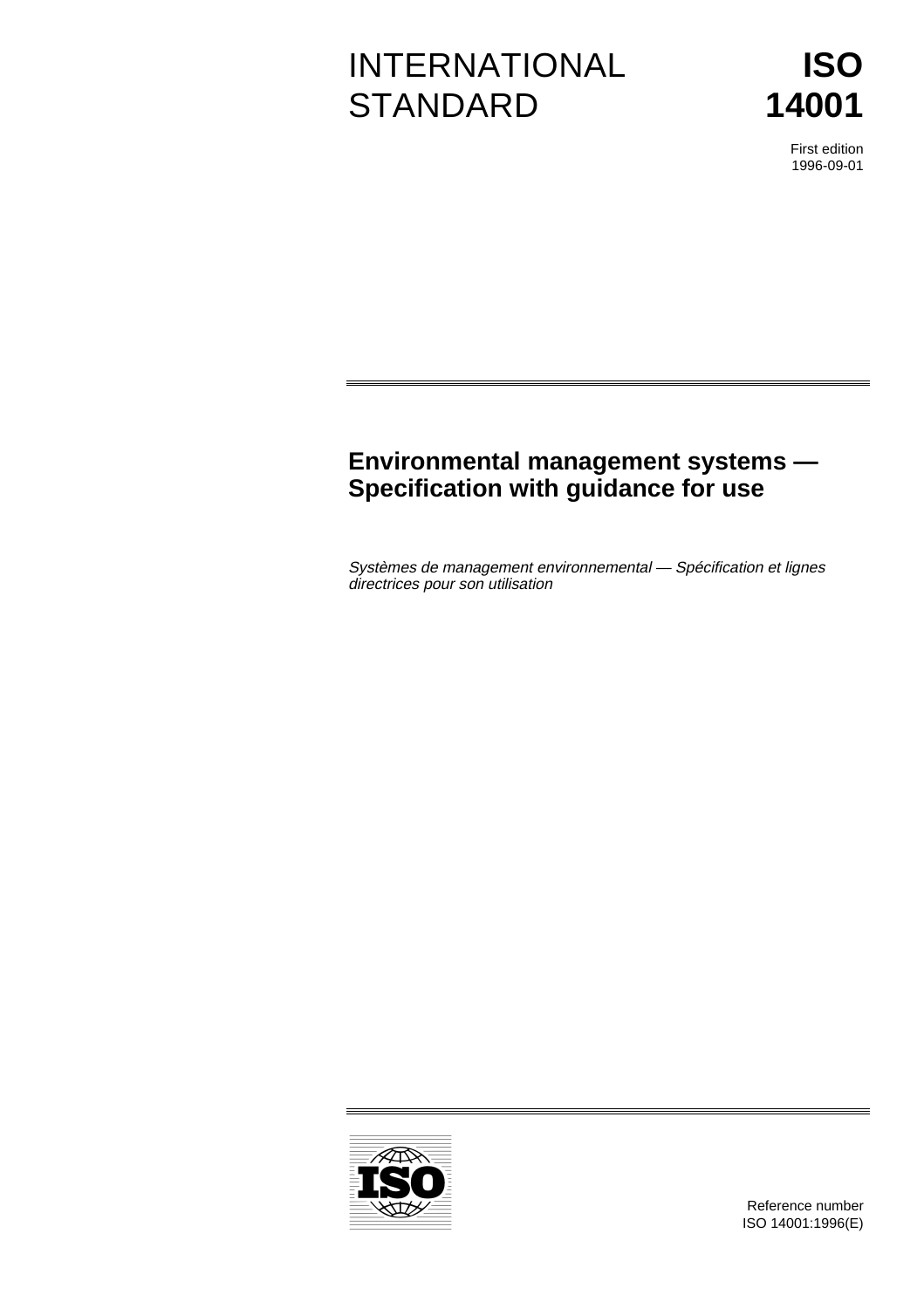### **Contents** Page

| 1 |                                              |  |                                                                      |  |  |  |  |
|---|----------------------------------------------|--|----------------------------------------------------------------------|--|--|--|--|
| 2 |                                              |  |                                                                      |  |  |  |  |
| 3 |                                              |  |                                                                      |  |  |  |  |
| 4 | Environmental management system requirements |  |                                                                      |  |  |  |  |
|   |                                              |  |                                                                      |  |  |  |  |
|   |                                              |  | $\overline{2}$                                                       |  |  |  |  |
|   |                                              |  | 3                                                                    |  |  |  |  |
|   |                                              |  | 3                                                                    |  |  |  |  |
|   |                                              |  | 3                                                                    |  |  |  |  |
|   |                                              |  | 3                                                                    |  |  |  |  |
|   |                                              |  | 4.3.4 Environmental management programme(s)<br>3                     |  |  |  |  |
|   |                                              |  |                                                                      |  |  |  |  |
|   |                                              |  | 3                                                                    |  |  |  |  |
|   |                                              |  | 3<br>4.4.2 Training, awareness and competence                        |  |  |  |  |
|   |                                              |  | $\overline{\mathbf{4}}$                                              |  |  |  |  |
|   |                                              |  | 4<br>4.4.4 Environmental management system documentation.            |  |  |  |  |
|   |                                              |  | 4                                                                    |  |  |  |  |
|   |                                              |  | $\overline{\mathbf{4}}$                                              |  |  |  |  |
|   |                                              |  | $\overline{\mathbf{4}}$<br>4.4.7 Emergency preparedness and response |  |  |  |  |
|   |                                              |  |                                                                      |  |  |  |  |
|   |                                              |  | $\overline{\mathbf{4}}$                                              |  |  |  |  |
|   |                                              |  | 4.5.2 Nonconformance and corrective and preventive<br>5              |  |  |  |  |
|   |                                              |  | 5                                                                    |  |  |  |  |
|   |                                              |  | 4.5.4 Environmental management system audit<br>5                     |  |  |  |  |
|   |                                              |  |                                                                      |  |  |  |  |

All rights reserved. Unless otherwise specified, no part of this publication may be reproduced or utilized in any form or by any means, electronic or mechanical, including photocopying and microfilm, without permission in writing from the publisher.

International Organization for Standardization

Case Postale 56 · CH-1211 Genève 20 · Switzerland

Printed in Switzerland

<sup>©</sup> ISO 1996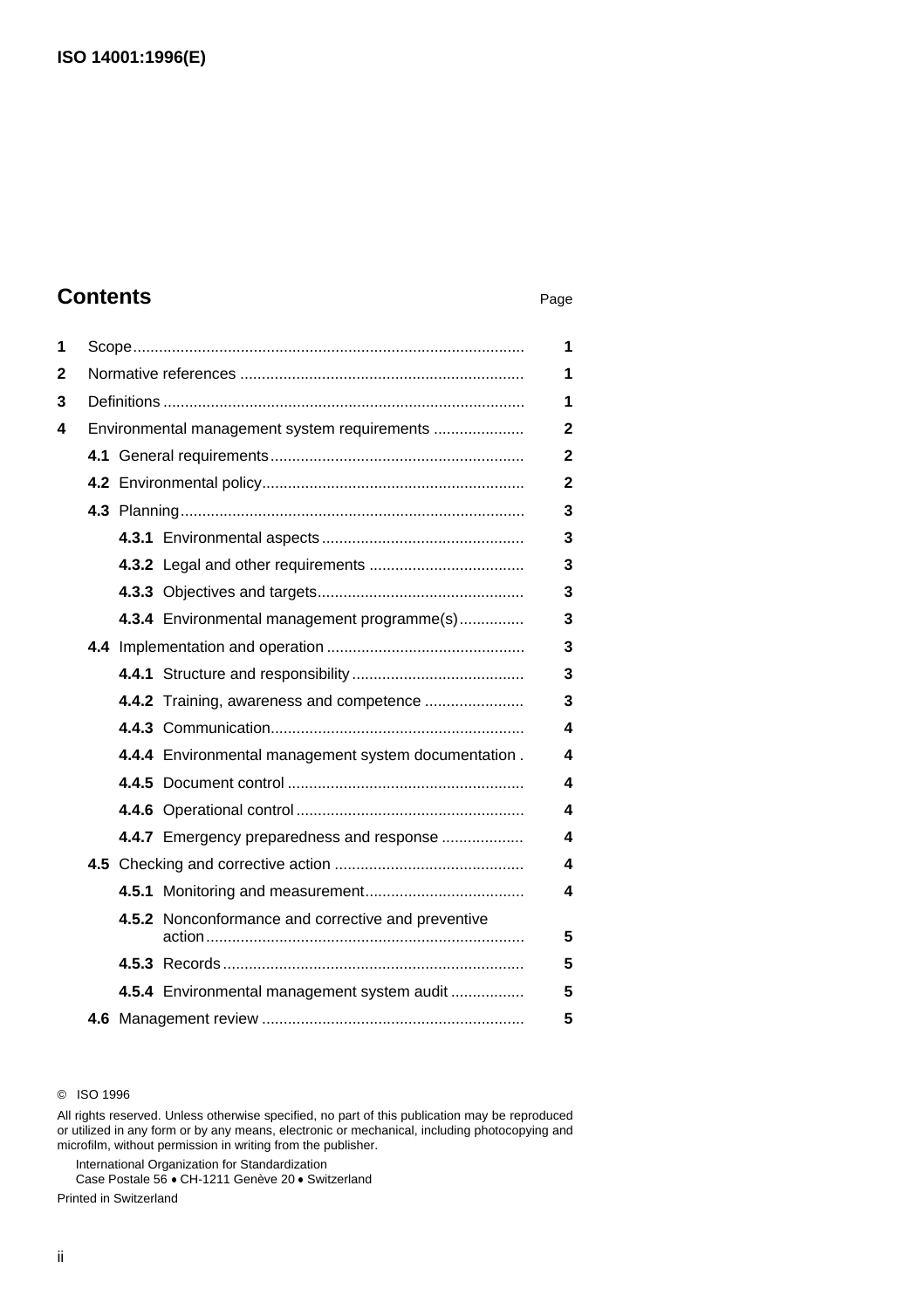#### **Annexes**

|  | - 6 |
|--|-----|
|  | -11 |
|  | 14  |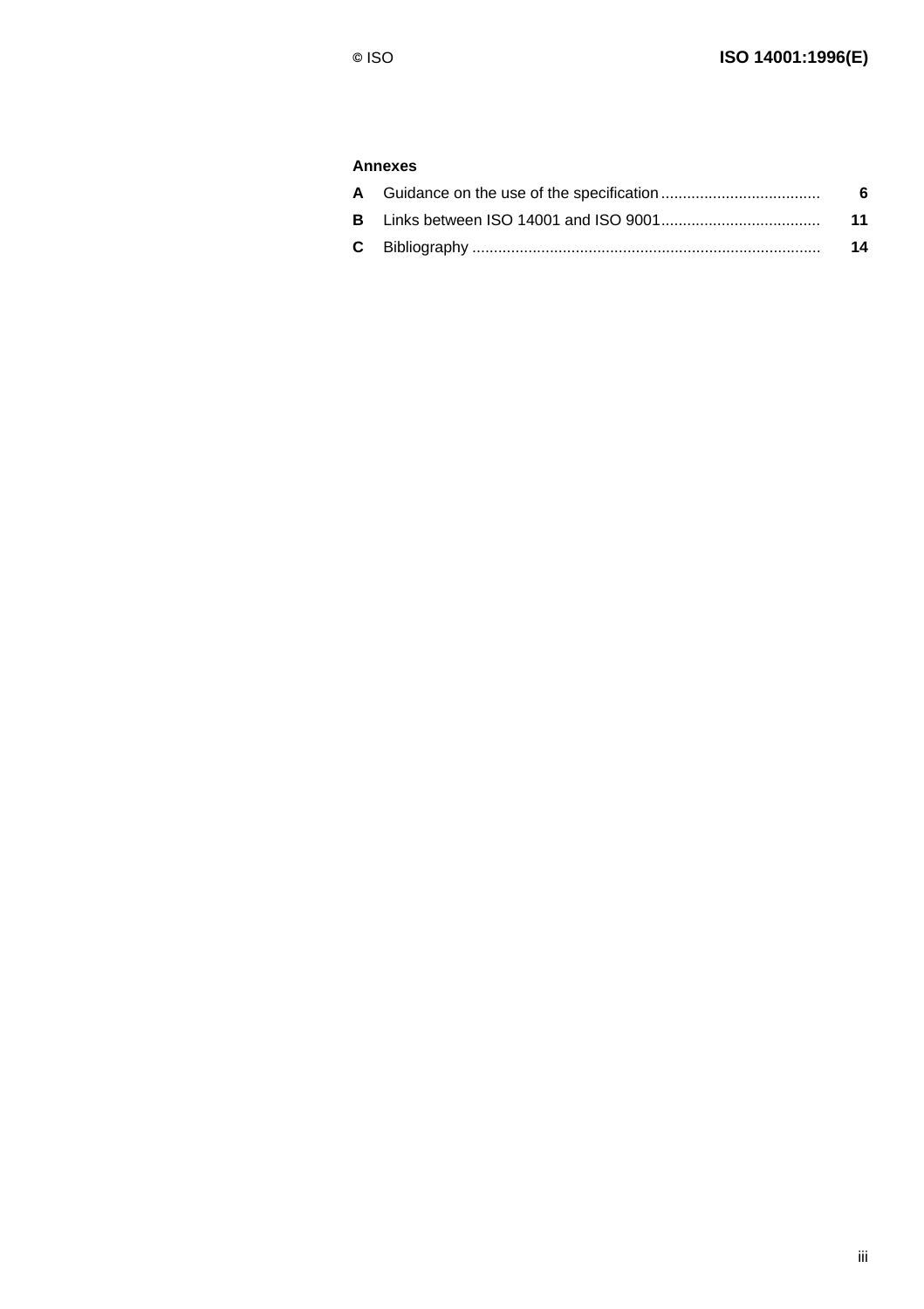### **Foreword**

ISO (the International Organization for Standardization) is a worldwide federation of national standards bodies (ISO member bodies). The work of preparing International Standards is normally carried out through ISO technical committees. Each member body interested in a subject for which a technical committee has been established has the right to be represented on that committee. International organizations, governmental and nongovernmental, in liaison with ISO, also take part in the work. ISO collaborates closely with the International Electrotechnical Commission (IEC) on all matters of electrotechnical standardization.

Draft International Standards adopted by the technical committees are circulated to the member bodies for voting. Publication as an International Standard requires approval by at least 75 % of the member bodies casting a vote.

International Standard ISO 14001 was prepared by Technical Committee ISO/TC 207, Environmental management, Subcommittee SC 1, Environmental management systems.

Annexes A, B and C of this International Standard are for information only.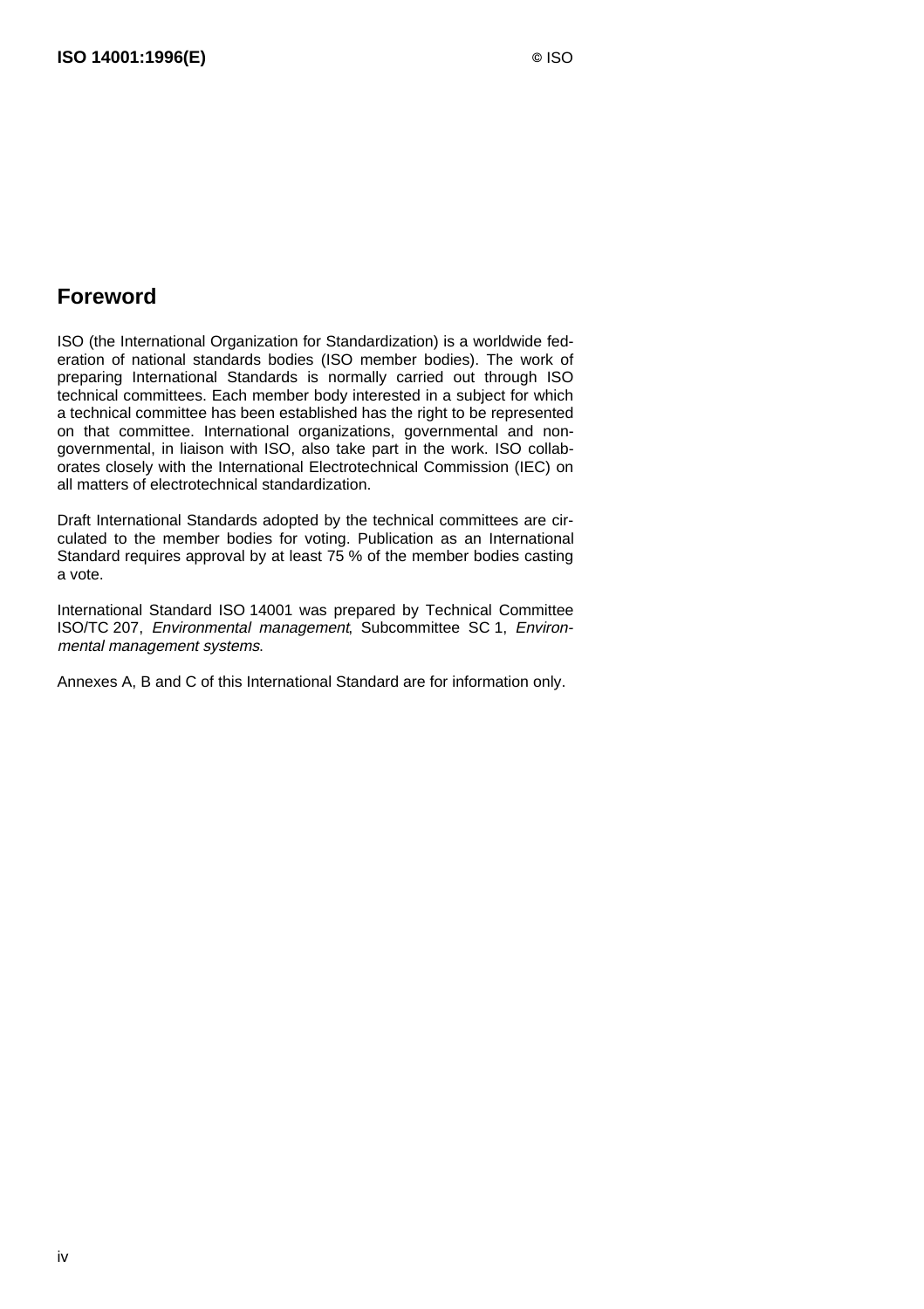### **Introduction**

Organizations of all kinds are increasingly concerned to achieve and demonstrate sound environmental performance by controlling the impact of their activities, products or services on the environment, taking into account their environmental policy and objectives. They do so in the context of increasingly stringent legislation, the development of economic policies and other measures to foster environmental protection, and a general growth of concern from interested parties about environmental matters including sustainable development.

Many organizations have undertaken environmental "reviews" or "audits" to assess their environmental performance. On their own, however, these "reviews" and "audits" may not be sufficient to provide an organization with the assurance that its performance not only meets, but will continue to meet, its legal and policy requirements. To be effective, they need to be conducted within a structured management system and integrated with overall management activity.

International Standards covering environmental management are intended to provide organizations with the elements of an effective environmental management system which can be integrated with other management requirements, to assist organizations to achieve environmental and economic goals. These Standards, like other International Standards, are not intended to be used to create non-tariff trade barriers or to increase or change an organization's legal obligations.

This International Standard specifies the requirements of such an environmental management system. It has been written to be applicable to all types and sizes of organizations and to accommodate diverse geographical, cultural and social conditions. The basis of the approach is shown in figure 1. The success of the system depends on commitment from all levels and functions, especially from top management. A system of this kind enables an organization to establish, and assess the effectiveness of, procedures to set an environmental policy and objectives, achieve conformance with them, and demonstrate such conformance to others. The overall aim of this International Standard is to support environmental protection and prevention of pollution in balance with socio-economic needs. It should be noted that many of the requirements may be addressed concurrently or revisited at any time.

There is an important distinction between this specification which describes the requirements for certification/registration and/or self-declaration of an organization's environmental management system and a non-certifiable guideline intended to provide generic assistance to an organization for implementing or improving an environmental management system. Environmental management encompasses a full range of issues including those with strategic and competitive implications. Demonstration of successful implementation of this International Standard can be used by an organ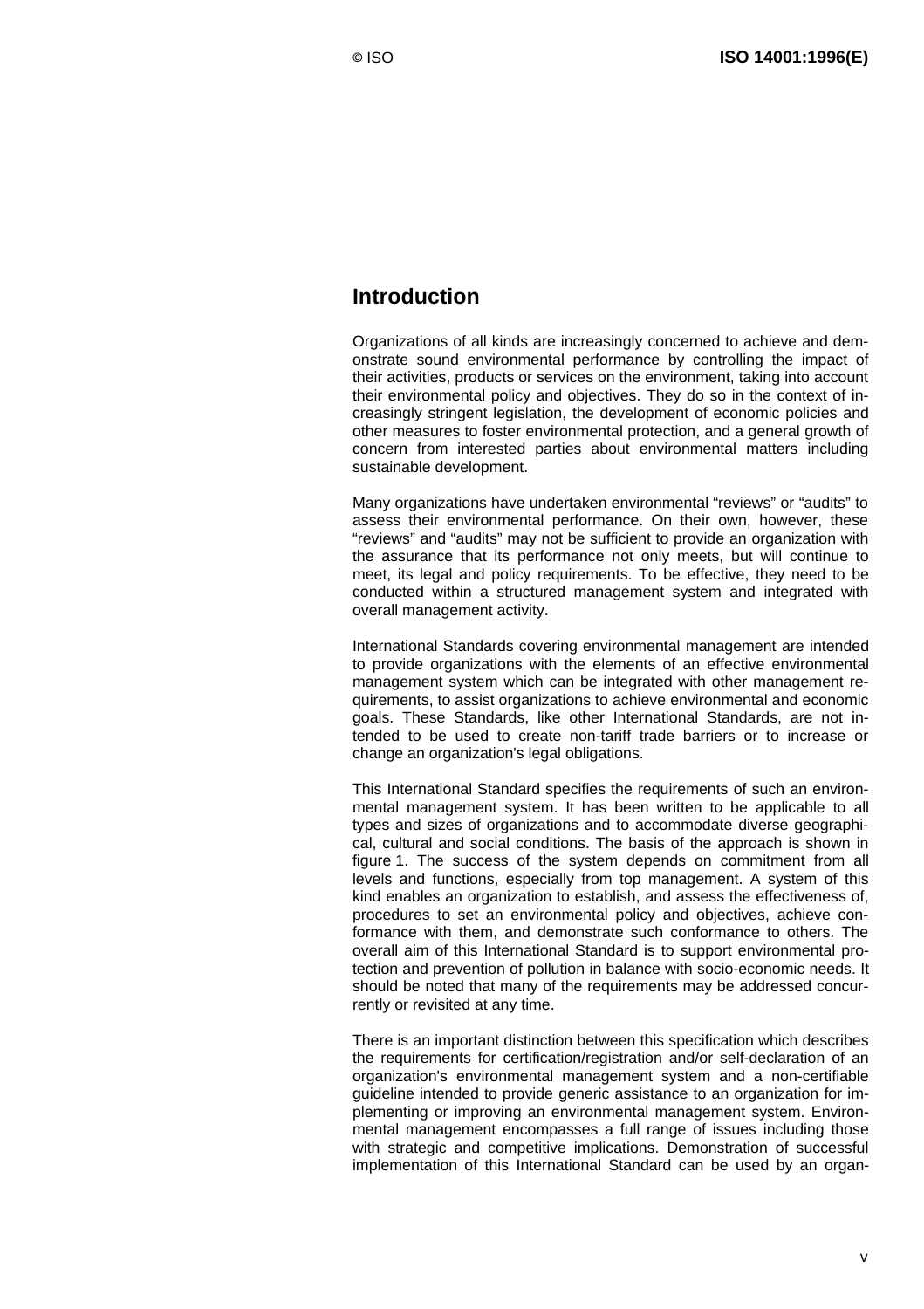ization to assure interested parties that an appropriate environmental management system is in place.



#### **Figure 1 — Environmental management system model for this International Standard**

Guidance on supporting environmental management techniques will be contained in other International Standards.

This International Standard contains only those requirements that may be objectively audited for certification/registration purposes and/or selfdeclaration purposes. Those organizations requiring more general guidance on a broad range of environmental management system issues should refer to ISO 14004:1996, Environmental management systems -General guidelines on principles, systems and supporting techniques.

It should be noted that this International Standard does not establish absolute requirements for environmental performance beyond commitment, in the policy, to compliance with applicable legislation and regulations and to continual improvement. Thus, two organizations carrying out similar activities but having different environmental performance may both comply with its requirements.

The adoption and implementation of a range of environmental management techniques in a systematic manner can contribute to optimal outcomes for all interested parties. However, adoption of this International Standard will not in itself guarantee optimal environmental outcomes. In order to achieve environmental objectives, the environmental management system should encourage organizations to consider implementation of the best available technology, where appropriate and where economically viable. In addition,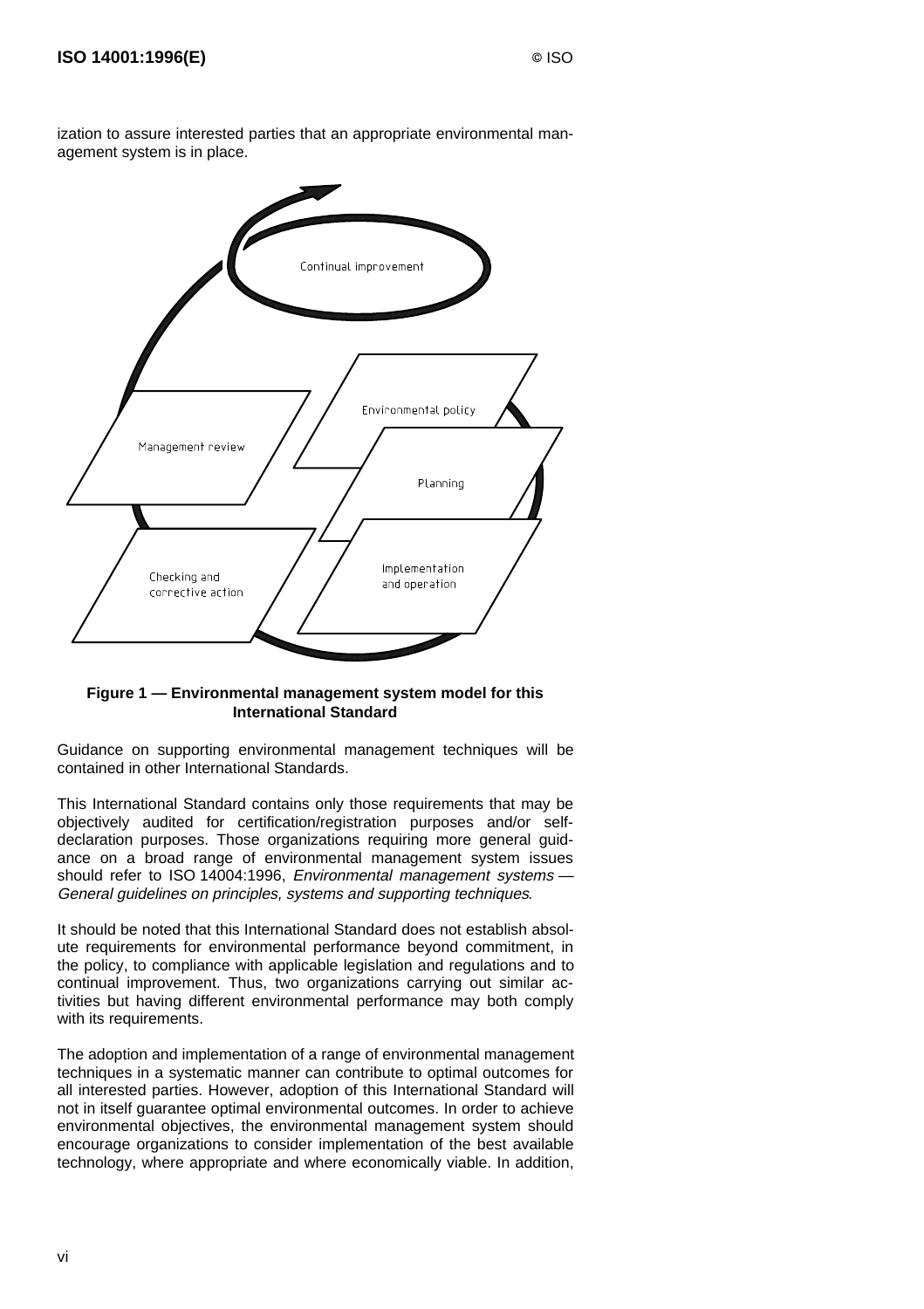the cost effectiveness of such technology should be fully taken into account.

This International Standard is not intended to address, and does not include requirements for, aspects of occupational health and safety management; however, it does not seek to discourage an organization from developing integration of such management system elements. Nevertheless, the certification/registration process will only be applicable to aspects of the environmental management system.

This International Standard shares common management system principles with the ISO 9000 series of quality system Standards. Organizations may elect to use an existing management system consistent with the ISO 9000 series as a basis for its environmental management system. It should be understood, however, that the application of various elements of the management system may differ due to different purposes and different interested parties. While quality management systems deal with customer needs, environmental management systems address the needs of a broad range of interested parties and the evolving needs of society for environmental protection.

The environmental management system requirements specified in this International Standard do not need to be established independently of existing management system elements. In some cases, it will be possible to comply with the requirements by adapting existing management system elements.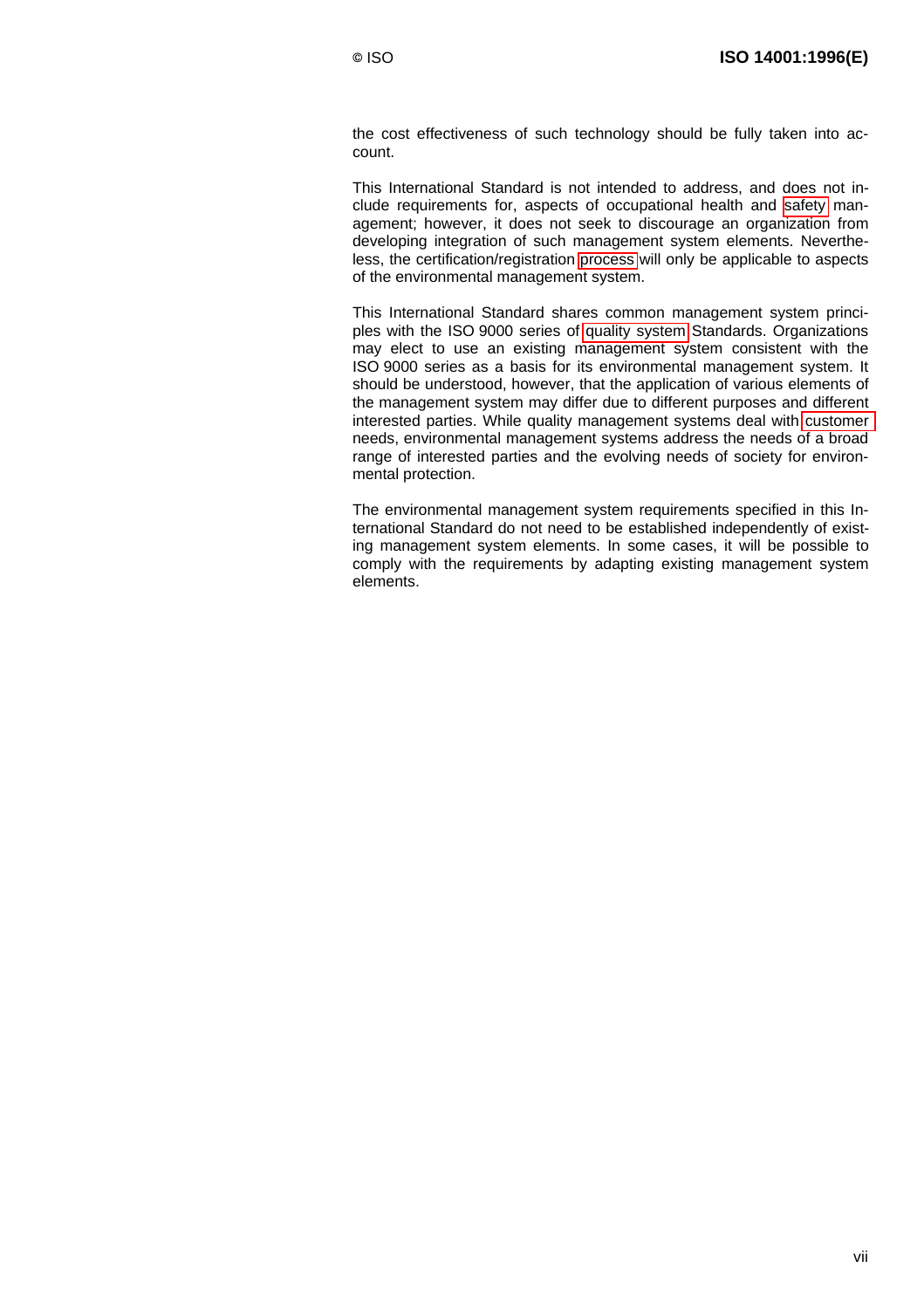## **Environmental management systems — Specification with guidance for use**

#### **1 Scope**

This International Standard specifies requirements for an environmental management system, to enable an organization to formulate a policy and objectives taking into account legislative requirements and information about significant environmental impacts. It applies to those environmental aspects which the organization can control and over which it can be expected to have an influence. It does not itself state specific environmental performance criteria.

This International Standard is applicable to any organization that wishes to

- a) implement, maintain and improve an environmental management system;
- b) assure itself of its conformance with its stated environmental policy;
- c) demonstrate such conformance to others;
- d) seek certification/registration of its environmental management system by an external organization;
- e) make a self-determination and self-declaration of conformance with this International Standard.

All the requirements in this International Standard are intended to be incorporated into any environmental management system. The extent of the application will depend on such factors as the environmental policy of the organization, the nature of its activities and the conditions in which it operates. This International Standard also provides, in annex A, informative guidance on the use of the specification.

The scope of any application of this International Standard must be clearly identified.

NOTE — For ease of use, the subclause of the specification and annex A have related numbers; thus, for example, 4.3.3. and A.3.3 both deal with environmental objectives and targets, and 4.5.4 and A.5.4 both deal with environmental management system audit.

#### **2 Normative references**

There are no normative references at present.

#### **3 Definitions**

For the purposes of this International Standard, the following definitions apply.

#### **3.1**

#### **continual improvement**

process of enhancing the environmental management system to achieve improvements in overall environmental performance in line with the organization's environmental policy

NOTE — The process need not take place in all areas of activity simultaneously.

#### **3.2**

#### **environment**

surroundings in which an organization operates, including air, water, land, natural resources, flora, fauna, humans, and their interrelation

NOTE — Surroundings in this context extend from within an organization to the global system.

#### **3.3**

#### **environmental aspect**

element of an organization's activities, products or services that can interact with the environment

NOTE – A significant environmental aspect is an environmental aspect that has or can have a significant environmental impact.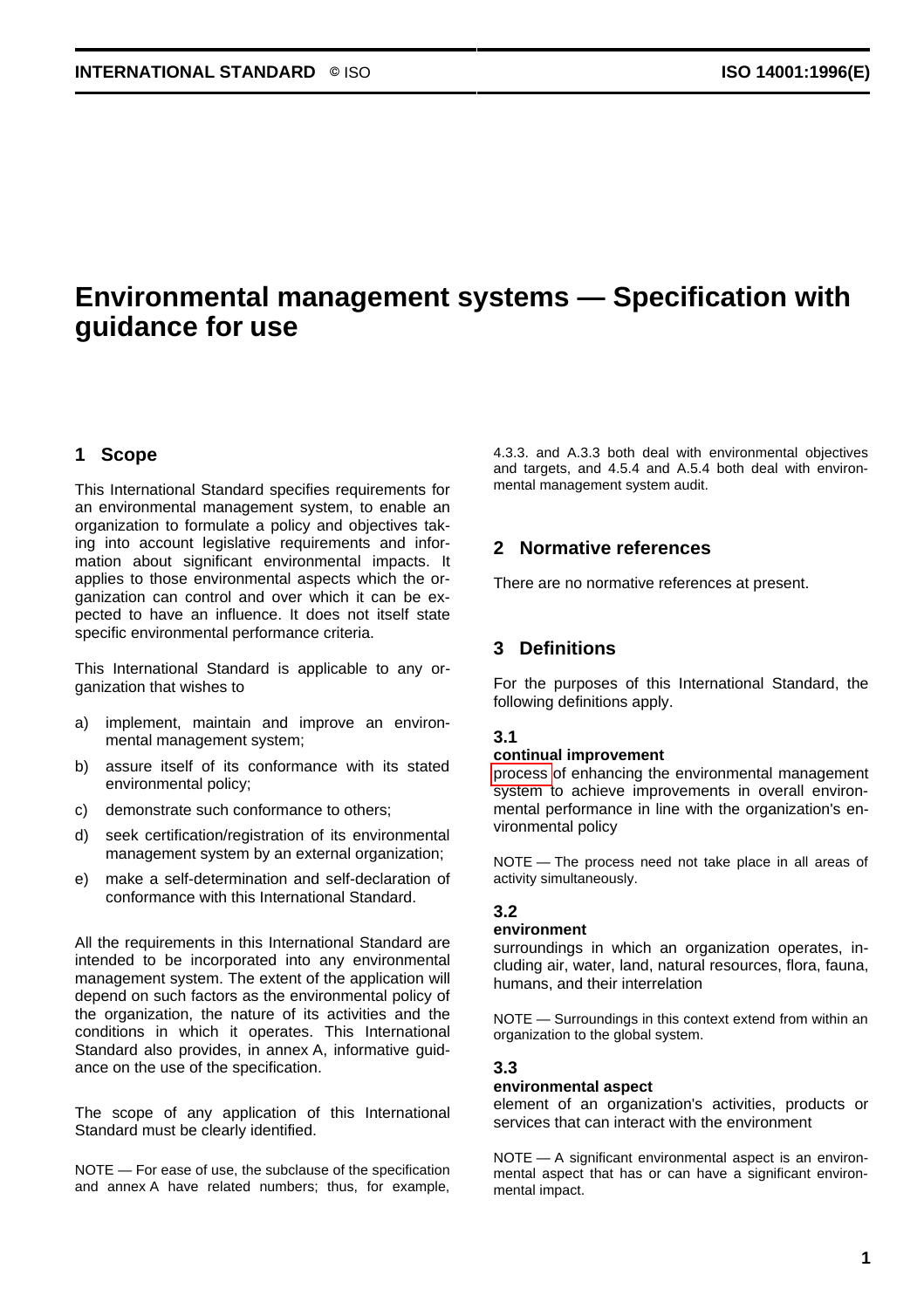#### **3.4**

#### **environmental impact**

any change to the environment, whether adverse or beneficial, wholly or partially resulting from an organization's activities, products or services

#### **3.5**

#### **environmental management system**

the part of the overall management system that includes organizational structure, planning activities, responsibilities, practices, procedures, processes and resources for developing, implementing, achieving, reviewing and maintaining the environmental policy

#### **3.6**

#### **environmental management system audit**

a systematic and documented verification process of objectively obtaining and evaluating evidence to determine whether an organization's environmental management system conforms to the environmental management system audit criteria set by the organization, and for communication of the results of this process to management

#### **3.7**

#### **environmental objective**

overall environmental goal, arising from the environmental policy, that an organization sets itself to achieve, and which is quantified where practicable

#### **3.8**

#### **environmental performance**

measurable results of the environmental management system, related to an organization's control of its environmental aspects, based on its environmental policy, objectives and targets

#### **3.9**

#### **environmental policy**

statement by the organization of its intentions and principles in relation to its overall environmental performance which provides a framework for action and for the setting of its environmental objectives and targets

#### **3.10**

#### **environmental target**

detailed performance requirement, quantified where practicable, applicable to the organization or parts thereof, that arises from the environmental objectives and that needs to be set and met in order to achieve those objectives

#### **3.11**

#### **interested party**

individual or group concerned with or affected by the environmental performance of an organization

### **3.12**

#### **organization**

company, corporation, firm, enterprise, authority or institution, or part or combination thereof, whether incorporated or not, public or private, that has its own functions and administration

NOTE — For organizations with more than one operating unit, a single operating unit may be defined as an organization.

#### **3.13**

#### **prevention of pollution**

use of processes, practices, materials or products that avoid, reduce or control pollution, which may include recycling, treatment, process changes, control mechanisms, efficient use of resources and material substitution

NOTE — The potential benefits of prevention of pollution include the reduction of adverse environmental impacts, improved efficiency and reduced costs.

#### **4 Environmental management system requirements**

#### **4.1 General requirements**

The organization shall establish and maintain an environmental management system, the requirements of which are described in the whole of clause 4.

#### **4.2 Environmental policy**

Top management shall define the organization's environmental policy and ensure that it

- a) is appropriate to the nature, scale and environmental impacts of its activities, products or services;
- b) includes a commitment to continual improvement and prevention of pollution;
- c) includes a commitment to comply with relevant environmental legislation and regulations, and with other requirements to which the organization subscribes;
- d) provides the framework for setting and reviewing environmental objectives and targets;
- e) is documented, implemented and maintained and communicated to all employees;
- f) is available to the public.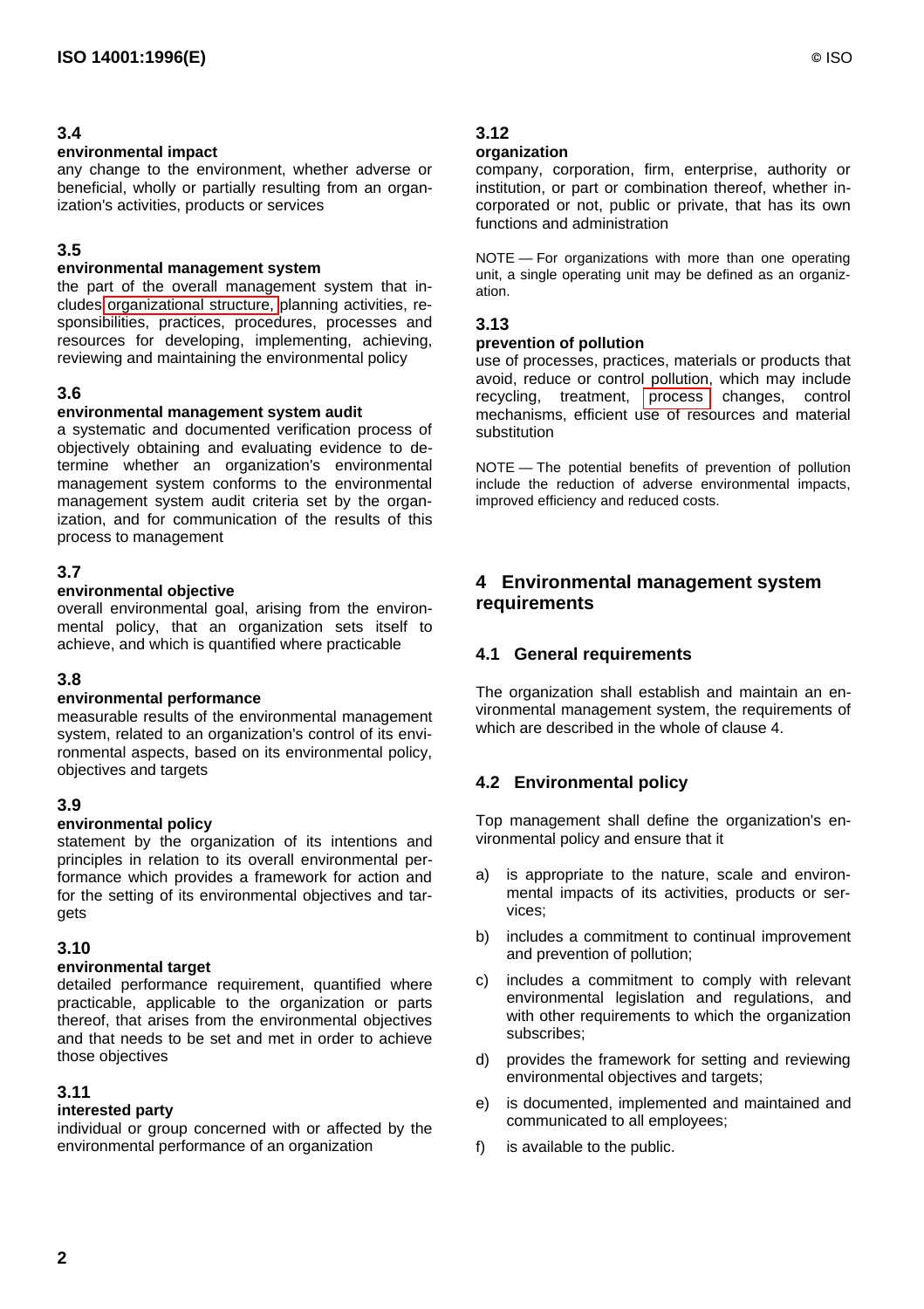#### **4.3 Planning**

#### **4.3.1 Environmental aspects**

The organization shall establish and maintain (a) procedure(s) to identify the environmental aspects of its activities, products or services that it can control and over which it can be expected to have an influence, in order to determine those which have or can have significant impacts on the environment. The organization shall ensure that the aspects related to these significant impacts are considered in setting its environmental objectives.

The organization shall keep this information up-todate.

#### **4.3.2 Legal and other requirements**

The organization shall establish and maintain a procedure to identify and have access to legal and other requirements to which the organization subscribes, that are applicable to the environmental aspects of its activities, products or services.

#### **4.3.3 Objectives and targets**

The organization shall establish and maintain documented environmental objectives and targets, at each relevant function and level within the organization.

When establishing and reviewing its objectives, an organization shall consider the legal and other requirements, its significant environmental aspects, its technological options and its financial, operational and business requirements, and the views of interested parties.

The objectives and targets shall be consistent with the environmental policy, including the commitment to prevention of pollution.

#### **4.3.4 Environmental management programme(s)**

The organization shall establish and maintain (a) programme(s) for achieving its objectives and targets. It shall include

- a) designation of responsibility for achieving objectives and targets at each relevant function and level of the organization;
- b) the means and time-frame by which they are to be achieved.

If a project relates to new developments and new or modified activities, products or services, programme(s) shall be amended where relevant to ensure that environmental management applies to such projects.

#### **4.4 Implementation and operation**

#### **4.4.1 Structure and responsibility**

Roles, responsibility and authorities shall be defined, documented and communicated in order to facilitate effective environmental management.

Management shall provide resources essential to the implementation and control of the environmental management system. Resources include human resources and specialized skills, technology and financial resources.

The organization's top management shall appoint (a) specific management representative(s) who, irrespective of other responsibilities, shall have defined roles, responsibilities and authority for

- a) ensuring that environmental management system requirements are established, implemented and maintained in accordance with this International Standard;
- b) reporting on the performance of the environmental management system to top management for review and as a basis for improvement of the environmental management system.

#### **4.4.2 Training, awareness and competence**

The organization shall identify training needs. It shall require that all personnel whose work may create a significant impact upon the environment, have received appropriate training.

It shall establish and maintain procedures to make its employees or members at each relevant function and level aware of

- a) the importance of conformance with the environmental policy and procedures and with the requirements of the environmental management system;
- b) the significant environmental impacts, actual or potential, of their work activities and the environmental benefits of improved personal performance;
- c) their roles and responsibilities in achieving conformance with the environmental policy and procedures and with the requirements of the environmental management system, including emergency preparedness and response requirements;
- d) the potential consequences of departure from specified operating procedures.

Personnel performing the tasks which can cause significant environmental impacts shall be competent on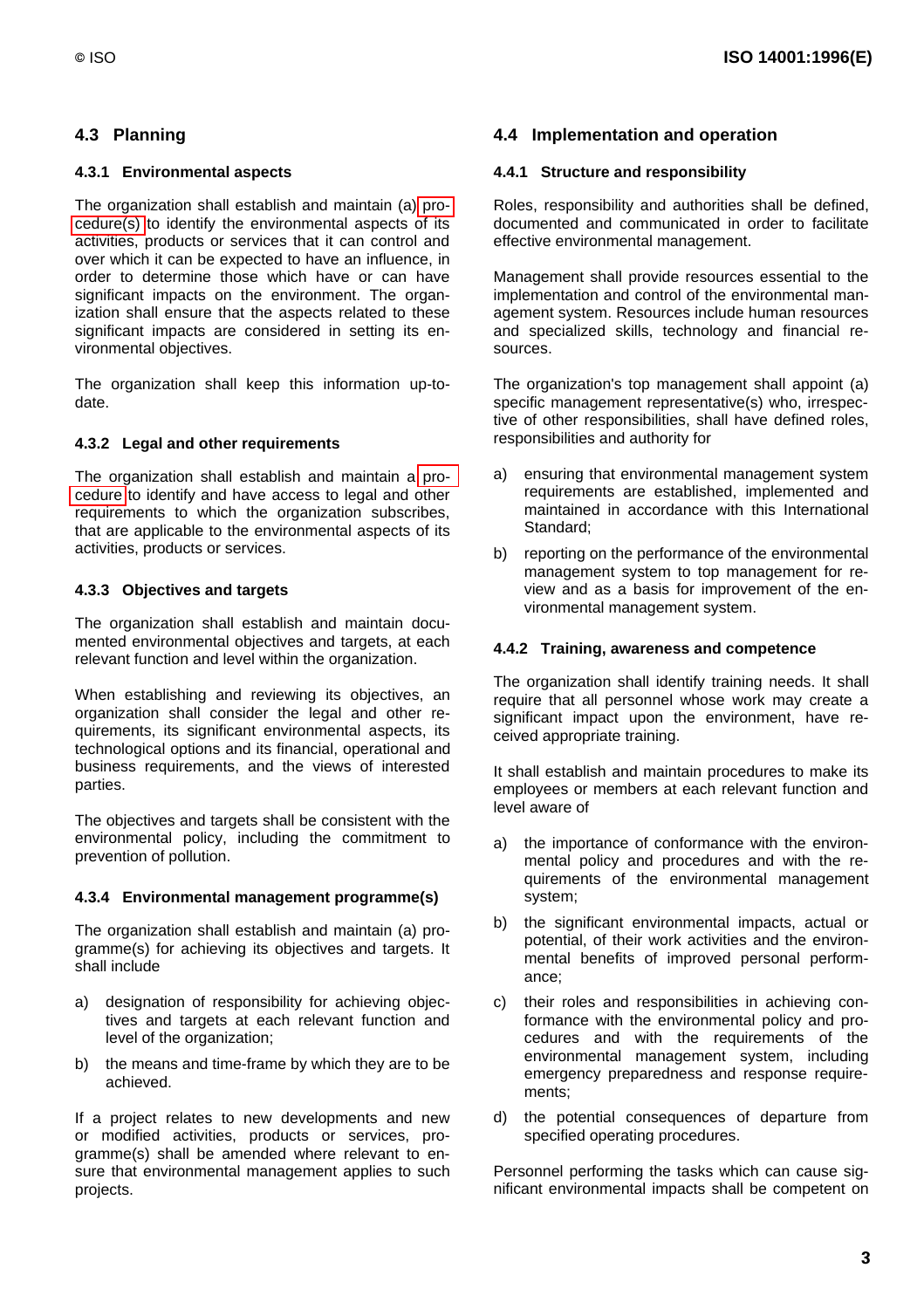the basis of appropriate education, training and/or experience.

#### **4.4.3 Communication**

With regard to its environmental aspects and environmental management system, the organization shall establish and maintain procedures for

- a) internal communication between the various levels and functions of the organization;
- b) receiving, documenting and responding to relevant communication from external interested parties.

The organization shall consider processes for external communication on its significant environmental aspects and record its decision.

#### **4.4.4 Environmental management system documentation**

The organization shall establish and maintain information, in paper or electronic form, to

- a) describe the core elements of the management system and their interaction;
- b) provide direction to related documentation.

#### **4.4.5 Document control**

The organization shall establish and maintain procedures for controlling all documents required by this International Standard to ensure that

- a) they can be located;
- b) they are periodically reviewed, revised as necessary and approved for adequacy by authorized personnel;
- c) the current versions of relevant documents are available at all locations where operations essential to the effective functioning of the environmental management system are performed;
- d) obsolete documents are promptly removed from all points of issue and points of use, or otherwise assured against unintended use;
- e) any obsolete documents retained for legal and/or knowledge preservation purposes are suitably identified.

Documentation shall be legible, dated (with dates of revision) and readily identifiable, maintained in an orderly manner and retained for a specified period. Procedures and responsibilities shall be established and maintained concerning the creation and modification of the various types of document.

#### **4.4.6 Operational control**

The organization shall identify those operations and activities that are associated with the identified significant environmental aspects in line with its policy, objectives and targets. The organization shall plan these activities, including maintenance, in order to ensure that they are carried out under specified conditions by

- a) establishing and maintaining documented procedures to cover situations where their absence could lead to deviations from the environmental policy and the objectives and targets;
- b) stipulating operating criteria in the procedures;
- c) establishing and maintaining procedures related to the identifiable significant environmental aspects of goods and services used by the organization and communicating relevant procedures and requirements to suppliers and contractors.

#### **4.4.7 Emergency preparedness and response**

The organization shall establish and maintain procedures to identify potential for and respond to accidents and emergency situations, and for preventing and mitigating the environmental impacts that may be associated with them.

The organization shall review and revise, where necessary, its emergency preparedness and response procedures, in particular, after the occurrence of accidents or emergency situations.

The organization shall also periodically test such procedures where practicable.

#### **4.5 Checking and corrective action**

#### **4.5.1 Monitoring and measurement**

The organization shall establish and maintain documented procedures to monitor and measure, on a regular basis, the key characteristics of its operations and activities that can have a significant impact on the environment. This shall include the recording of information to track performance, relevant operational controls and conformance with the organization's environmental objectives and targets.

Monitoring equipment shall be calibrated and maintained and records of this process shall be retained according to the organization's procedures.

The organization shall establish and maintain a documented procedure for periodically evaluating compliance with relevant environmental legislation and regulations.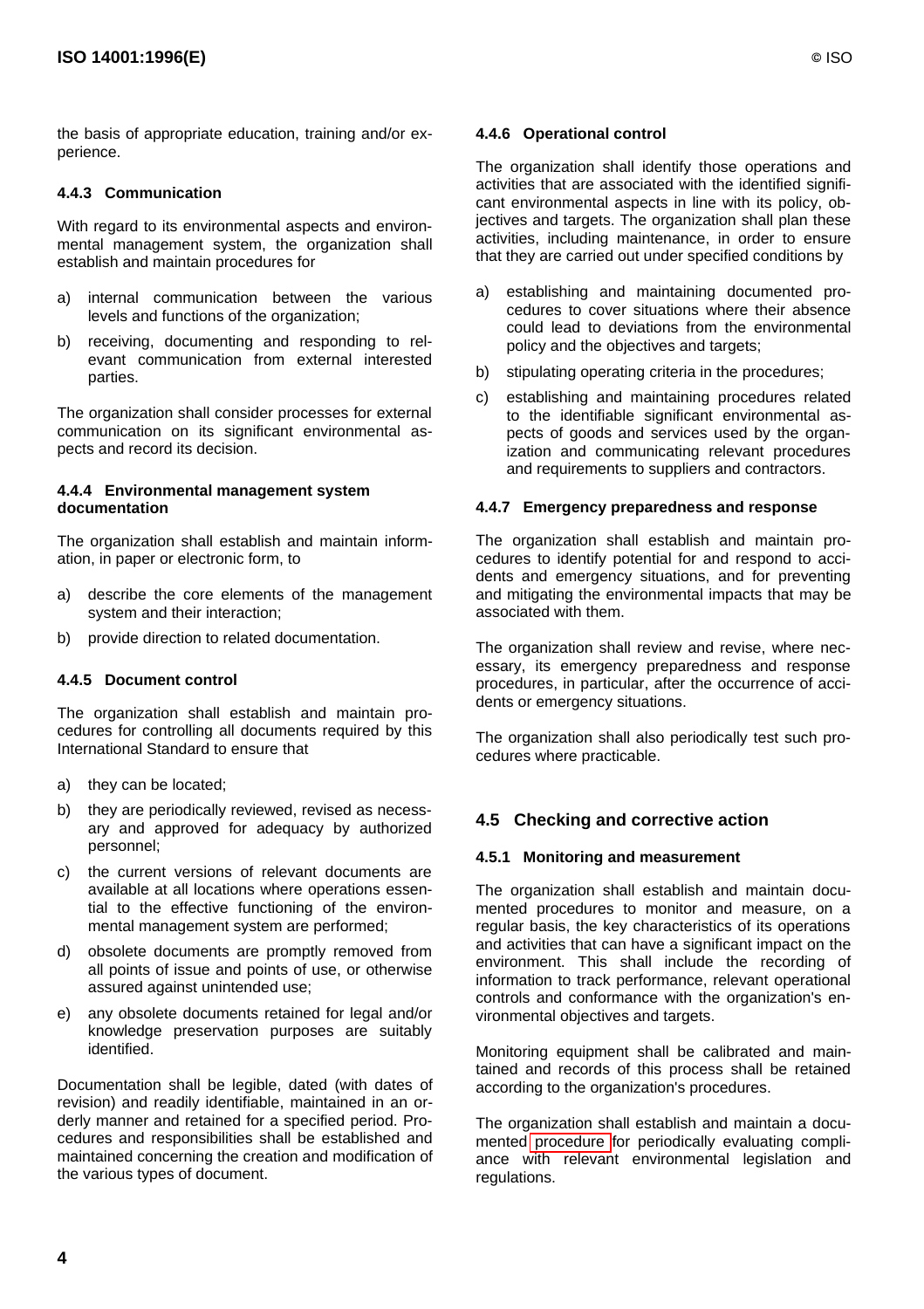#### **4.5.2 Nonconformance and corrective and preventive action**

The organization shall establish and maintain procedures for defining responsibility and authority for handling and investigating nonconformance, taking action to mitigate any impacts caused and for initiating and completing corrective and preventive action.

Any corrective or preventive action taken to eliminate the causes of actual and potential nonconformances shall be appropriate to the magnitude of problems and commensurate with the environmental impact encountered.

The organization shall implement and record any changes in the documented procedures resulting from corrective and preventive action.

#### **4.5.3 Records**

The organization shall establish and maintain procedures for the identification, maintenance and disposition of environmental records. These records shall include training records and the results of audits and reviews.

Environmental records shall be legible, identifiable and traceable to the activity, product or service involved. Environmental records shall be stored and maintained in such a way that they are readily retrievable and protected against damage, deterioration or loss. Their retention times shall be established and recorded.

Records shall be maintained, as appropriate to the system and to the organization, to demonstrate conformance to the requirements of this International Standard.

#### **4.5.4 Environmental management system audit**

The organization shall establish and maintain (a) programme(s) and procedures for periodic environmental management system audits to be carried out, in order to

- a) determine whether or not the environmental management system
	- 1) conforms to planned arrangements for environmental management including the requirements of this International Standard; and
	- 2) has been properly implemented and maintained; and
- b) provide information on the results of audits to management.

The organization's audit programme, including any schedule, shall be based on the environmental importance of the activity concerned and the results of previous audits. In order to be comprehensive, the audit procedures shall cover the audit scope, frequency and methodologies, as well as the responsibilities and requirements for conducting audits and reporting results.

#### **4.6 Management review**

The organization's top management shall, at intervals that it determines, review the environmental management system, to ensure its continuing suitability, adequacy and effectiveness. The management review process shall ensure that the necessary information is collected to allow management to carry out this evaluation. This review shall be documented.

The management review shall address the possible need for changes to policy, objectives and other elements of the environmental management system, in the light of environmental management system audit results, changing circumstances and the commitment to continual improvement.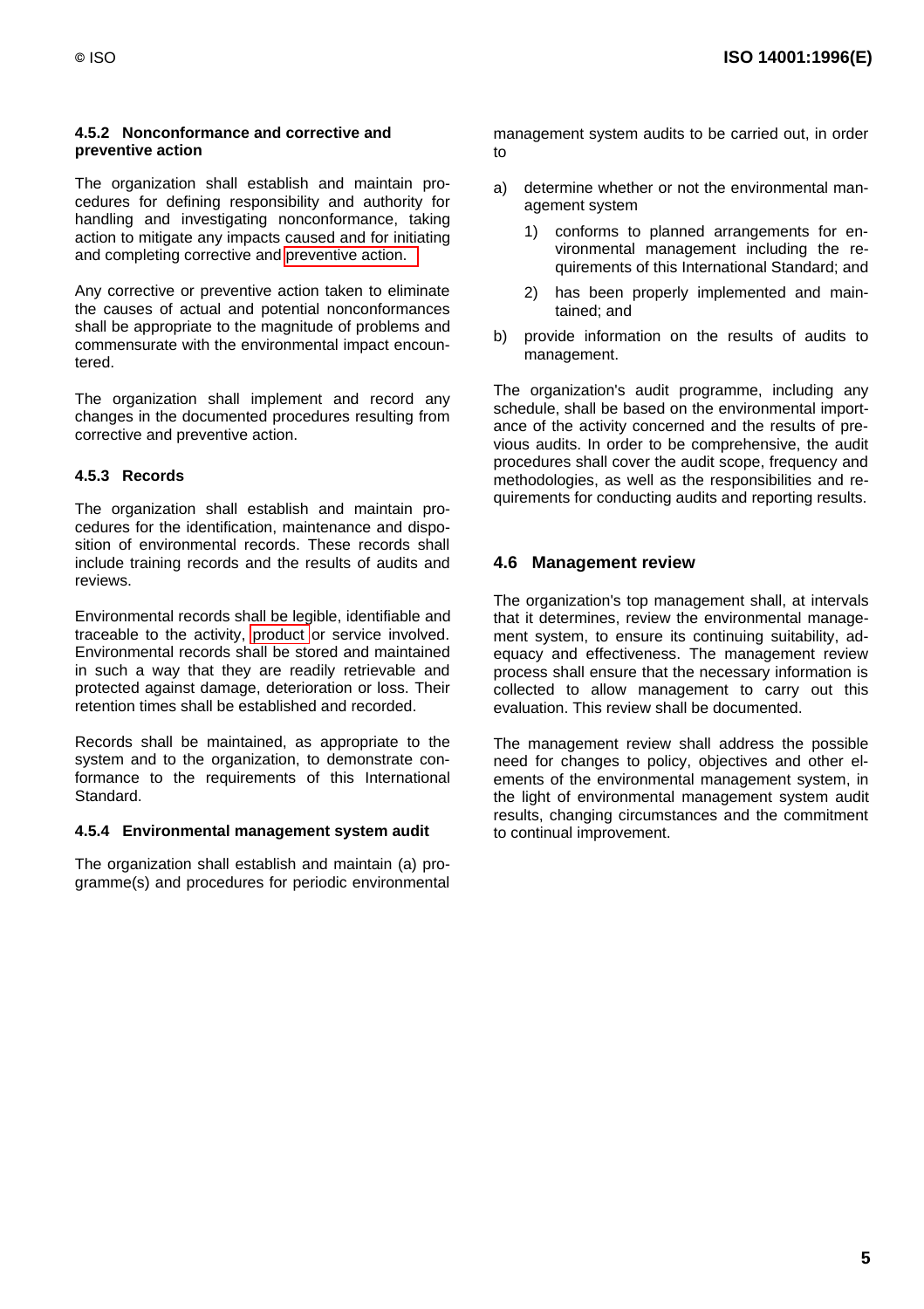### **Annex A**

### (informative)

### **Guidance on the use of the specification**

This annex gives additional information on the requirements and is intended to avoid misinterpretation of the specification. This annex only addresses the environmental management system requirements contained in clause 4.

### **A.1 General requirements**

It is intended that the implementation of an environmental management system described by the specification will result in improved environmental performance. The specification is based on the concept that the organization will periodically review and evaluate its environmental management system in order to identify opportunities for improvement and their implementation. Improvements in its environmental management system are intended to result in additional improvements in environmental performance.

The environmental management system provides a structured process for the achievement of continual improvement, the rate and extent of which will be determined by the organization in the light of economic and other circumstances. Although some improvement in environmental performance can be expected due to the adoption of a systematic approach, it should be understood that the environmental management system is a tool which enables the organization to achieve and systematically control the level of environmental performance that it sets itself. The establishment and operation of an environmental management system will not, in itself, necessarily result in an immediate reduction of adverse environmental impact.

An organization has the freedom and flexibility to define its boundaries and may choose to implement this International Standard with respect to the entire organization, or to specific operating units or activities of the organization. If this International Standard is implemented for a specific operating unit or activity, policies and procedures developed by other parts of the organization can be used to meet the requirements of this International Standard, provided that they are applicable to the specific operating unit or activity that will be subject to it. The level of detail and complexity of the environmental management system, the extent of documentation and the resources devoted to it will be dependent in the size of an organization and the nature of its activities. This may be the case in particular for small and medium-sized enterprises.

Integration of environmental matters with the overall management system can contribute to the effective implementation of the environmental management system, as well as to efficiency and to clarity of roles.

This International Standard contains management system requirements, based on the dynamic cyclical process of "plan, implement, check and review".

The system should enable an organization to

- a) establish an environmental policy appropriate to itself;
- b) identify the environmental aspects arising from the organization's past, existing or planned activities, products or services, to determine the environmental impacts of significance;
- c) identify the relevant legislative and regulatory requirements;
- d) identify priorities and set appropriate environmental objectives and targets;
- e) establish a structure and (a) programme(s) to implement the policy and achieve objectives and targets;
- f) facilitate planning, control, monitoring, corrective action, auditing and review activities to ensure both that the policy is complied with and that the environmental management system remains appropriate;
- g) be capable of adapting to changing circumstances.

### **A.2 Environmental policy**

The environmental policy is the driver for implementing and improving the organization's environmental management system so that it can maintain and potentially improve its environmental performance. The policy should therefore reflect the commitment of top management to compliance with applicable laws and continual improvement. The policy forms the basis upon which the organization sets its objectives and targets. The policy should be sufficiently clear to be capable of being understood by internal and external interested parties and should be periodically reviewed and revised to reflect changing conditions and information. Its area of application should be clearly identifiable.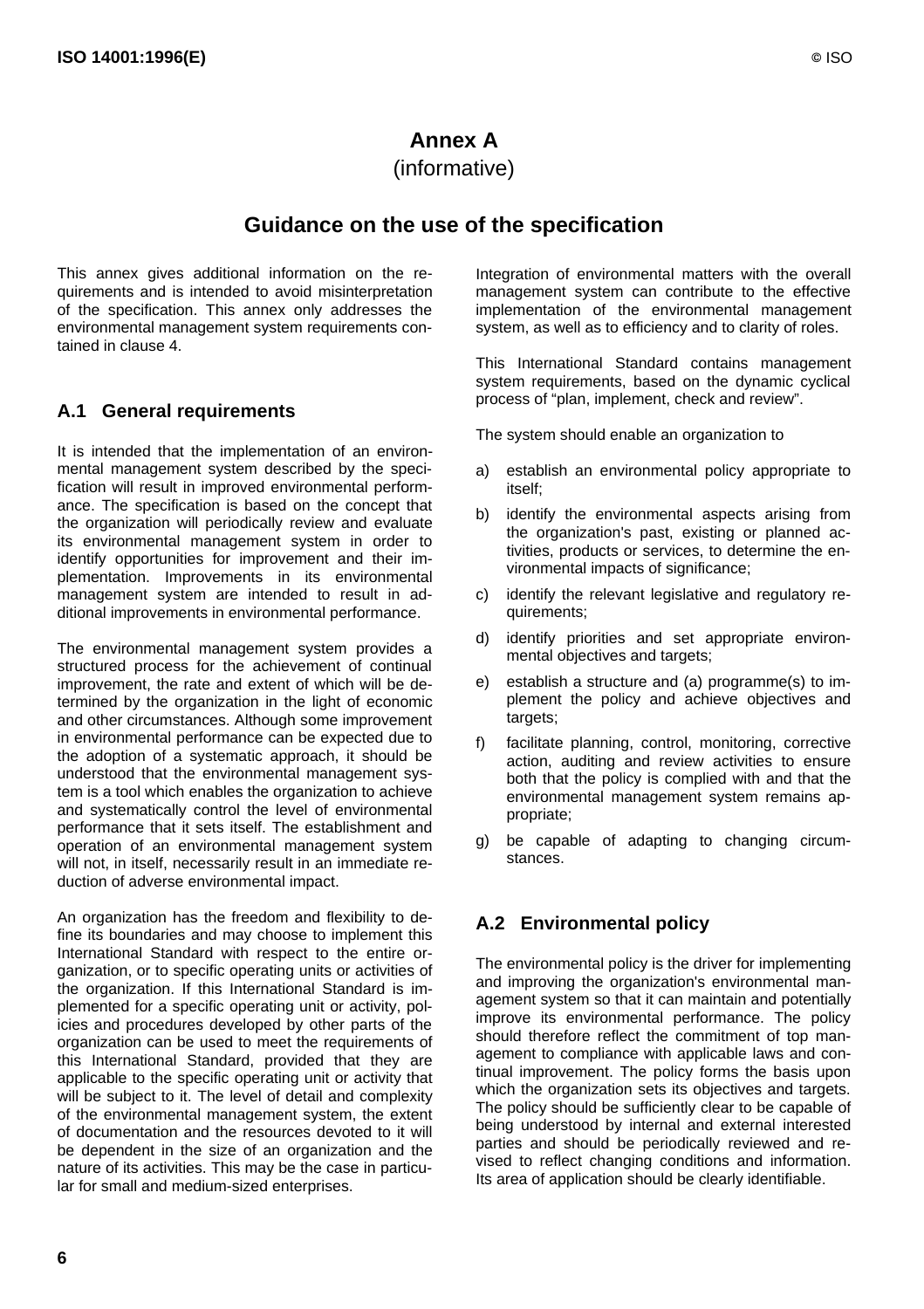The organization's top management should define and document its environmental policy within the context of the environmental policy of any broader corporate body of which it is a part and with the endorsement of that body, if there is one.

NOTE — Top management may consist of an individual or group of individuals with executive responsibility for the organization.

### **A.3 Planning**

#### **A.3.1 Environmental aspects**

Subclause 4.3.1 is intended to provide a process for an organization to identify significant environmental aspects that should be addressed as a priority by the organization's environmental management system. This process should take into account the cost and time of undertaking the analysis and the availability of reliable data. Information already developed for regulatory or other purposes may be used in this process. Organizations may also take into account the degree of practical control they may have over the environmental aspects being considered. Organizations should determine what their environmental aspects are, taking into account the inputs and outputs associated with their current and relevant past activities, products and/or services.

An organization with no existing environmental management system should, initially, establish its current position with regard to the environment by means of a review. The aim should be to consider all environmental aspects of the organization as a basis for establishing the environmental management system.

Those organizations with operating environmental management systems do not have to undertake such a review.

The review should cover four key areas:

- a) legislative and regulatory requirements;
- b) an identification of significant environmental aspects;
- c) an examination of all existing environmental management practices and procedures;
- d) an evaluation of feedback from the investigation of previous incidents.

In all cases, consideration should be given to normal and abnormal operations within the organization, and to potential emergency conditions.

A suitable approach to the review may include checklists, interviews, direct inspection and measurement, results of previous audits or other reviews depending on the nature of the activities.

The process to identify the significant environmental aspects associated with the activities at operating units should, where relevant, consider,

- a) emissions to air;
- b) releases to water;
- c) waste management;
- d) contamination of land;
- e) use of raw materials and natural resources;
- f) other local environmental and community issues.

This process should consider normal operating conditions, shut-down and start-up conditions, as well as the realistic potential significant impacts associated with reasonably foreseeable or emergency situations.

The process is intended to identify significant environmental aspects associated with activities, products or services, and is not intended to require a detailed life cycle assessment. Organizations do not have to evaluate each product, component or raw material input. They may select categories of activities, products or services to identify those aspects most likely to have a significant impact.

The control and influence over the environmental aspects of products vary significantly, depending on the market situation of the organization. A contractor or supplier to the organization may have comparatively little control, while the organization responsible for product design can alter the aspects significantly by changing, for example, a single input material. Whilst recognizing that organizations may have limited control over the use and disposal of their products, they should consider, where practical, proper handling and disposal mechanisms. This provision is not intended to change or increase an organisation's legal obligations.

#### **A.3.2 Legal and other requirements**

Examples of other requirements to which the organization may subscribe are

- a) industry codes of practice;
- b) agreements with public authorities;
- c) non-regulatory guidelines.

#### **A.3.3 Objectives and targets**

The objectives should be specific and targets should be measurable wherever practicable, and where appropriate take preventative measures into account.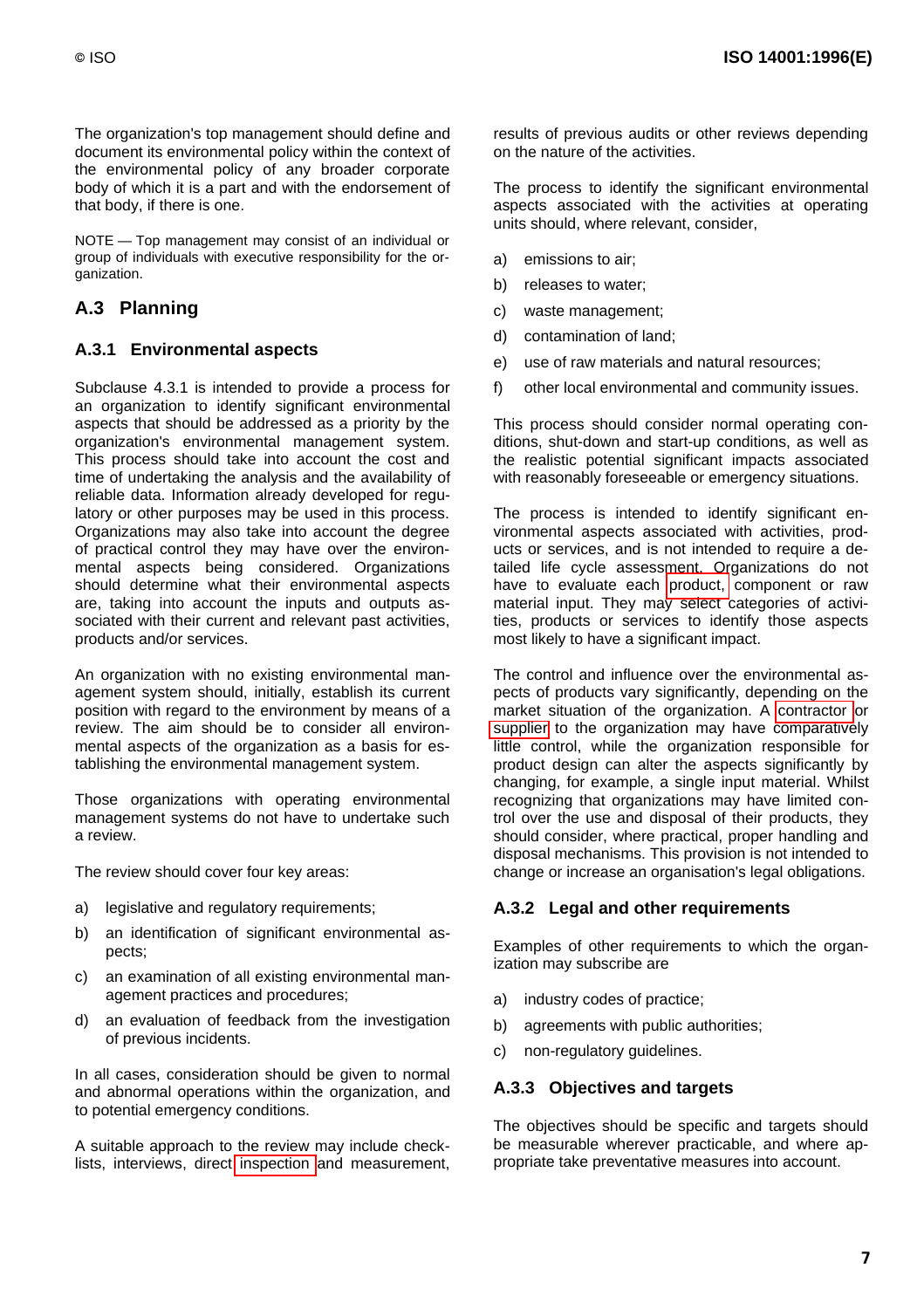When considering their technological options, an organization may consider the use of the best available technology where economically viable, cost-effective and judged appropriate.

The reference to the financial requirements of the organization is not intended to imply that organizations are obliged to use environmental cost-accounting methodologies.

#### **A.3.4 Environmental management programme(s)**

The creation and use of one or more programmes is a key element to the successful implementation of an environmental management system. The programme should describe how the organization's objectives and targets will be achieved, including time-scales and personnel responsible for implementing the organization's environmental policy. This programme may be subdivided to address specific elements of the organization's operations. The programme should include an environmental review for new activities.

The programme may include, where appropriate and practical, consideration of planning, design, production, marketing and disposal stages. This may be undertaken for both current and new activities, products or services. For products this may address design, materials, production processes, use and ultimate disposal. For installations or significant modifications of processes this may address planning, design, construction, commissioning, operation and, at the appropriate time determined by the organization, decommissioning.

### **A.4 Implementation and operation**

#### **A.4.1 Structure and responsibility**

The successful implementation of an environmental management system calls for the commitment of all employees of the organization. Environmental responsibilities therefore should not be seen as confined to the environmental function, but may also include other areas of an organization, such as operational management or staff functions other than environmental.

This commitment should begin at the highest levels of management. Accordingly, top management should establish the organization's environmental policy and ensure that the environmental management system is implemented. As part of this commitment, the top management should designate (a) specific management representative(s) with defined responsibility and authority for implementing the environmental management system. In large or complex organizations

there may be more than one designated representative. In small or medium sized enterprises, these responsibilities may be undertaken by one individual. Top management should also ensure that appropriate resources are provided to ensure that the environmental management system is implemented and maintained. It is also important that the key environmental management system responsibilities are well defined and communicated to the relevant personnel.

#### **A.4.2 Training, awareness and competence**

The organization should establish and maintain procedures for identifying training needs. The organization should also require that contractors working on its behalf are able to demonstrate that their employees have the requisite training.

Management should determine the level of experience, competence and training necessary to ensure the capability of personnel, especially those carrying out specialized environmental management functions.

#### **A.4.3 Communication**

Organizations should implement a procedure for receiving, documenting and responding to relevant information and requests from interested parties. This procedure may include a dialogue with interested parties and consideration of their relevant concerns. In some circumstances, responses to interested parties' concerns may include relevant information about the environmental impacts associated with the organization's operations. These procedures should also address necessary communications with public authorities regarding emergency planning and other relevant issues.

#### **A.4.4 Environmental management system documentation**

The level of detail of the documentation should be sufficient to describe the core elements of the environmental management system and their interaction and provide direction on where to obtain more detailed information on the operation of specific parts of the environmental management system. This documentation may be integrated with documentation of other systems implemented by the organization. It does not have to be in the form of a single manual.

Related documentation may include

- a) process information;
- b) organizational charts;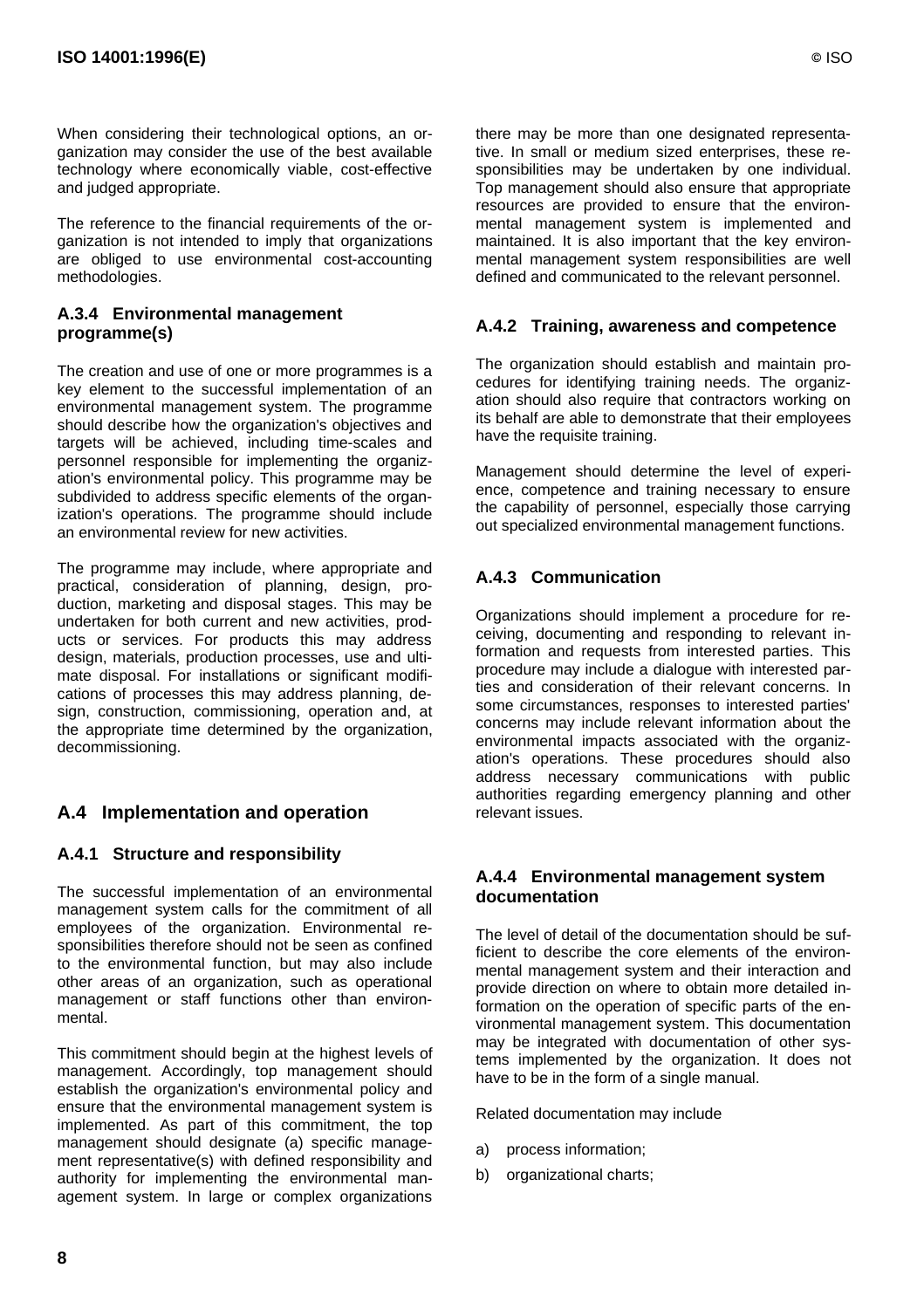- c) internal standards and operational procedures;
- d) site emergency plans.

#### **A.4.5 Document control**

The intent of 4.4.5 is to ensure that organizations create and maintain documents in a manner sufficient to implement the environmental management system. However, the primary focus of organizations should be on the effective implementation of the environmental management system and on environmental performance and not on a complex documentation control system.

#### **A.4.6 Operational control**

Text may be included here in a future revision.

#### **A.4.7 Emergency preparedness and response**

Text may be included here in a future revision.

### **A.5 Checking and corrective action**

#### **A.5.1 Monitoring and measurement**

Text may be included here in a future revision.

#### **A.5.2 Nonconformance and corrective and preventive action**

In establishing and maintaining procedures for investigating and correcting nonconformance, the organization should include these basic elements:

- a) identifying the cause of the nonconformance;
- b) identifying and implementing the necessary corrective action;
- c) implementing or modifying controls necessary to avoid repetition of the nonconformance;
- d) recording any changes in written procedures resulting from the corrective action.

Depending on the situation, this may be accomplished rapidly and with a minimum of formal planning or it may be a more complex and long-term activity. The associated documentation should be appropriate to the level of corrective action.

#### **A.5.3 Records**

Procedures for identification, maintenance and disposition of records should focus on those records needed for the implementation and operation of the environmental management system and for recording the extent to which planned objectives and targets have been met.

Environmental records may include

- a) information on applicable environmental laws or other requirements;
- b) complaint records;
- c) training records;
- d) process information;
- e) product information;
- f) inspection, maintenance and calibration records;
- g) pertinent contractor and supplier information;
- h) incident reports;
- i) information on emergency preparedness and response;
- j) information on significant environmental aspects;
- k) audit results;
- l) management reviews.

Proper account should be taken of confidential business information.

#### **A.5.4 Environmental management system audit**

The audit programme and procedures should cover

- a) the activities and areas to be considered in audits;
- b) the frequency of audits;
- c) the responsibilities associated with managing and conducting audits;
- d) the communication of audit results;
- e) auditor competence;
- f) how audits will be conducted.

Audits may be performed by personnel from within the organization and/or by external persons selected by the organization. In either case, the persons conducting the audit should be in a position to do so impartially and objectively.

### **A.6 Management review**

In order to maintain continual improvement, suitability and effectiveness of the environmental management system, and thereby its performance, the organization's management should review and evaluate the environmental management system at defined intervals. The scope of the review should be comprehen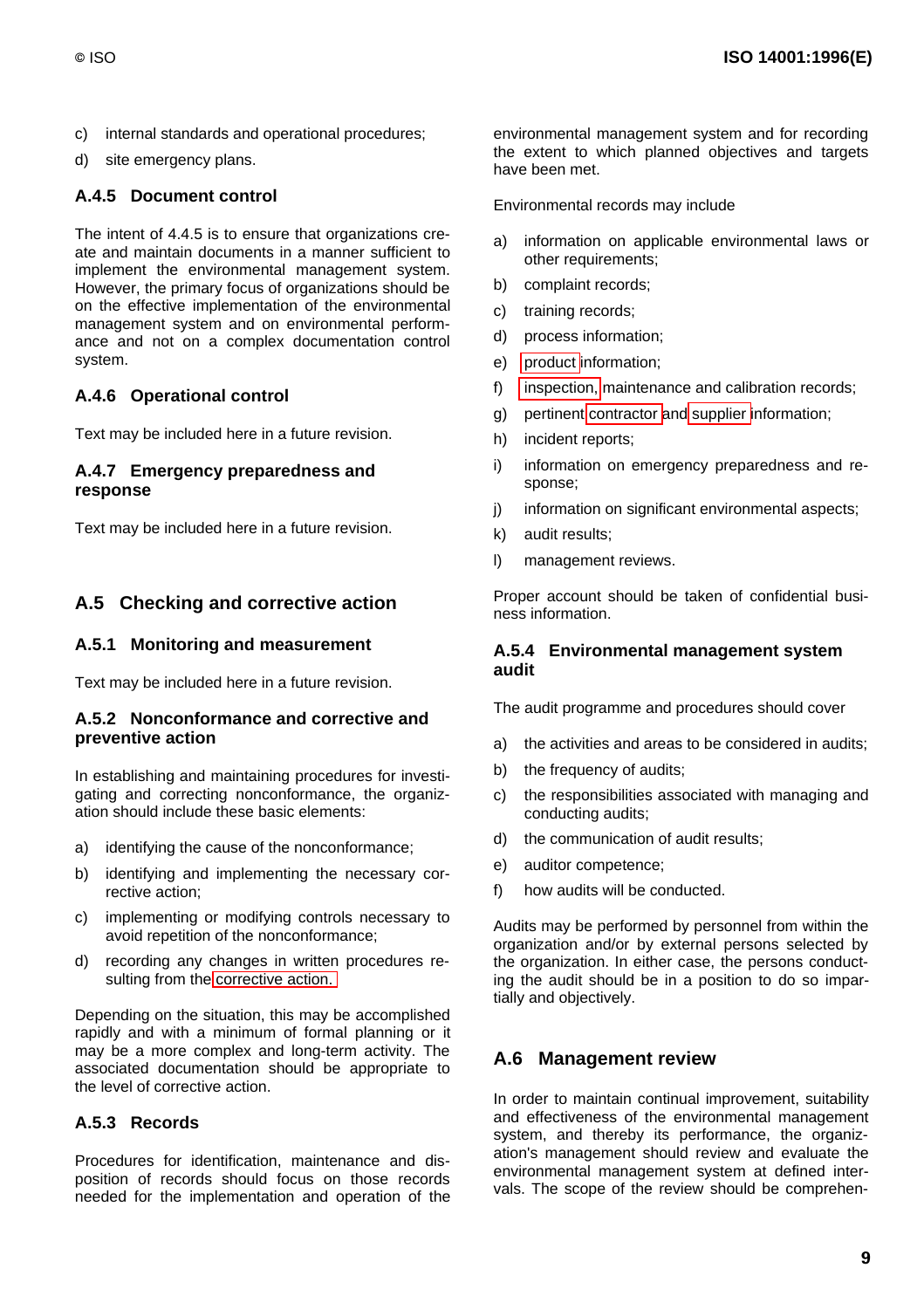sive, though not all elements of an environmental management system need to be reviewed at once and the review process may take place over a period of time.

The review of the policy, objectives and procedures should be carried out by the level of management that defined them.

Reviews should include

a) results from audits;

- b) the extent to which objectives and targets have been met;
- c) the continuing suitability of the environmental management system in relation to changing conditions and information;
- d) concerns amongst relevant interested parties.

Observations, conclusions and recommendations should be documented for necessary action.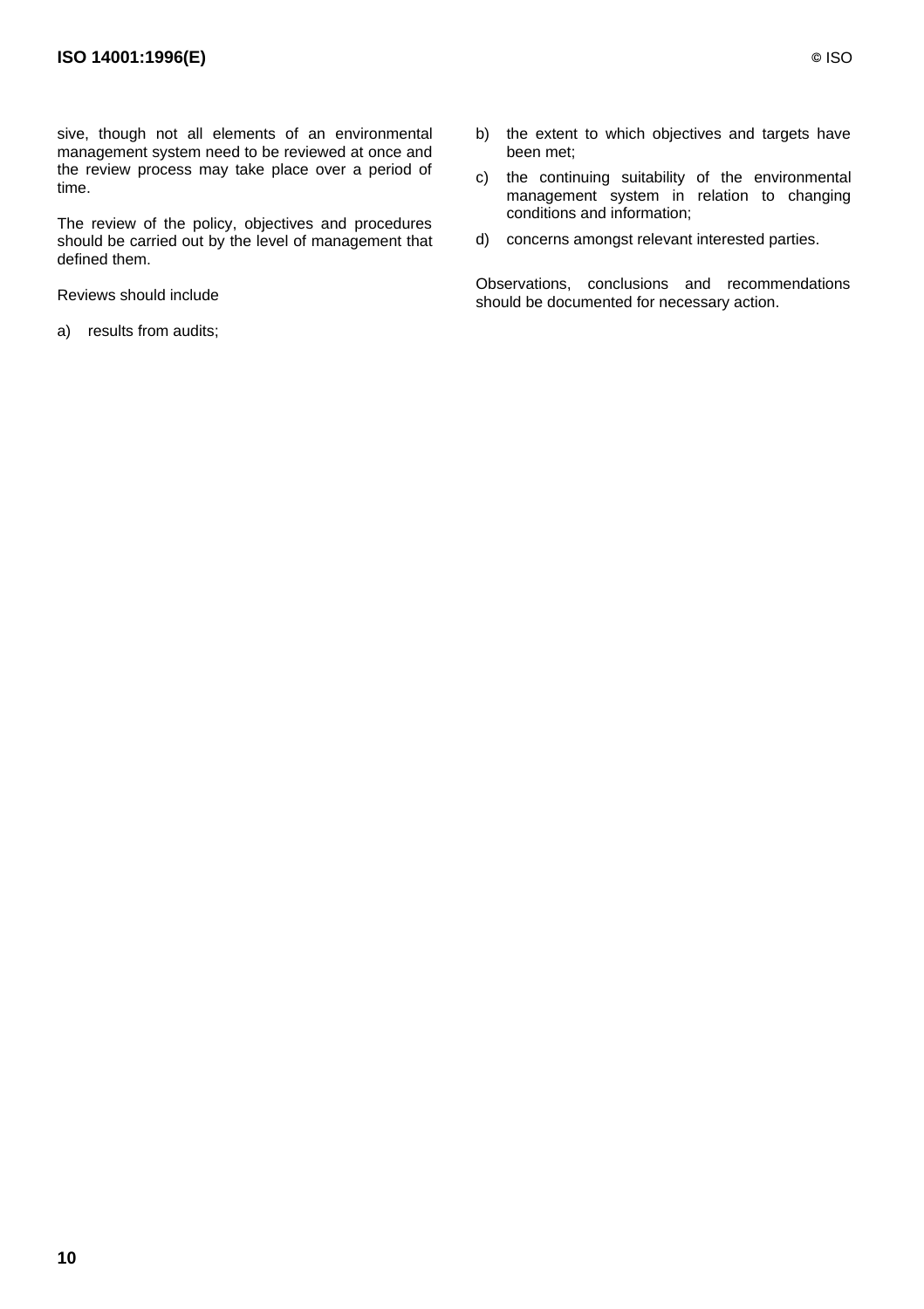### **Annex B**

(informative)

### **Links between ISO 14001 and ISO 9001**

Tables B.1 and B.2 identify links and broad technical correspondences between ISO 14001 and ISO 9001 and vice versa.

The objective of the comparison is to demonstrate the combinability of both systems to those organizations already operating one of these International Standards and which may wish to operate both.

A direct link between subclauses of the two International Standards has only been established if the two subclauses are largely congruent in requirements. Beyond that, many detailed cross-connections of minor relevance exist which could not be shown here.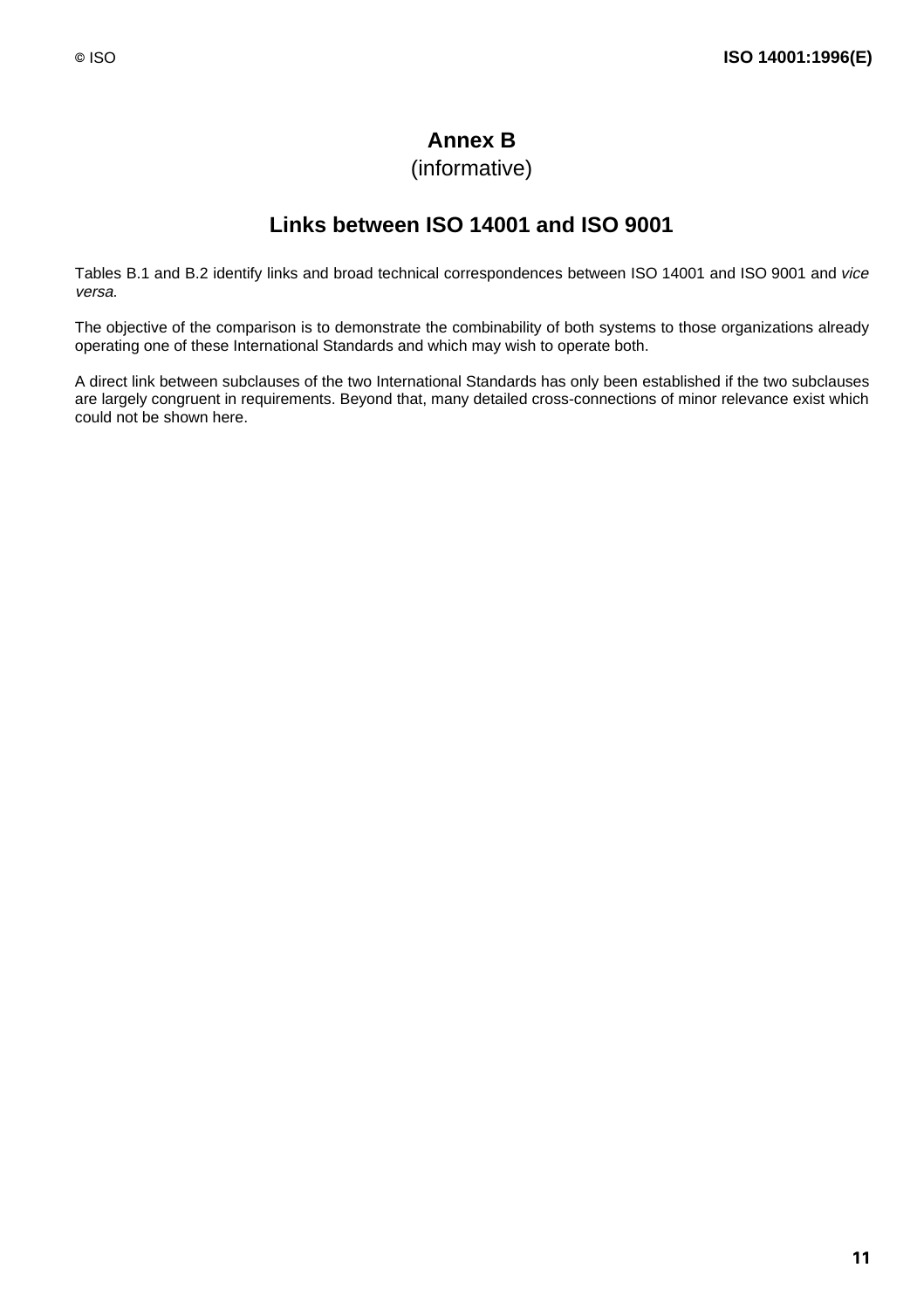| ISO 14001:1996                                                                                           |                                   | ISO 9001:1994            |                                                              |  |  |  |
|----------------------------------------------------------------------------------------------------------|-----------------------------------|--------------------------|--------------------------------------------------------------|--|--|--|
| <b>General requirements</b>                                                                              | 4.1                               | 4.2.1 1st sentence       | General                                                      |  |  |  |
| <b>Environmental policy</b>                                                                              | 4.2                               | 4.1.1                    | Quality policy                                               |  |  |  |
| <b>Planning</b>                                                                                          |                                   |                          |                                                              |  |  |  |
| Environmental aspects                                                                                    | 4.3.1                             |                          |                                                              |  |  |  |
| Legal and other requirements                                                                             | 4.3.2                             | $-1$                     |                                                              |  |  |  |
| Objectives and targets                                                                                   | 4.3.3                             | $-2)$                    |                                                              |  |  |  |
| Environmental management pro-                                                                            | 4.3.4                             |                          |                                                              |  |  |  |
| gramme(s)                                                                                                |                                   |                          |                                                              |  |  |  |
|                                                                                                          |                                   | 4.2.3                    | Quality planning                                             |  |  |  |
| Implementation and operation                                                                             |                                   |                          |                                                              |  |  |  |
| Structure and responsibility                                                                             | 4.4.1                             | 4.1.2                    | Organization                                                 |  |  |  |
| Training, awareness and competence                                                                       | 4.4.2                             | 4.18                     | Training                                                     |  |  |  |
| Communication                                                                                            | 4.4.3                             | $\overline{\phantom{0}}$ |                                                              |  |  |  |
| Environmental management system                                                                          | 4.4.4                             | 4.2.1 without            | General                                                      |  |  |  |
| documentation                                                                                            |                                   | 1st sentence             |                                                              |  |  |  |
| Document control                                                                                         | 4.4.5                             | 4.5                      | Document and data control                                    |  |  |  |
| Operational control                                                                                      | 4.4.6                             | 4.2.2                    | Quality system procedures                                    |  |  |  |
|                                                                                                          | 4.4.6                             | 4.33                     | Contract review                                              |  |  |  |
|                                                                                                          | 4.4.6                             | 4.4                      | Design control                                               |  |  |  |
|                                                                                                          | 4.4.6                             | 4.6                      | Purchasing                                                   |  |  |  |
|                                                                                                          | 4.4.6                             | 4.7                      | Control of customer-supplied product                         |  |  |  |
|                                                                                                          | 4.4.6                             | 4.9                      | Process control                                              |  |  |  |
|                                                                                                          | 4.4.6                             | 4.15                     | Handling, storage, packaging, preser-<br>vation and delivery |  |  |  |
|                                                                                                          | 4.4.6                             | 4.19                     | Servicing                                                    |  |  |  |
|                                                                                                          |                                   | 4.8                      | Product identification and traceability                      |  |  |  |
| Emergency preparedness and<br>response                                                                   | 4.4.7                             |                          |                                                              |  |  |  |
| <b>Checking and corrective action</b>                                                                    |                                   |                          |                                                              |  |  |  |
| Monitoring and measurement                                                                               | 4.5.1 1st and 3rd<br>paragraphs   | 4.10                     | Inspection and testing                                       |  |  |  |
|                                                                                                          |                                   | 4.12                     | Inspection and test status                                   |  |  |  |
|                                                                                                          |                                   | 4.20                     | <b>Statistical techniques</b>                                |  |  |  |
| Monitoring and measurement                                                                               | 4.5.1 2nd para-                   | 4.11                     | Control of inspection, measuring and                         |  |  |  |
|                                                                                                          | graph                             |                          | test equipment                                               |  |  |  |
| Nonconformance and corrective and<br>preventive action                                                   | 4.5.2 1st part of 1st<br>sentence | 4.13                     | Control of nonconforming product                             |  |  |  |
| Nonconformance and corrective and                                                                        | 4.5.2 without                     | 4.14                     | Corrective and preventive action                             |  |  |  |
| preventive action                                                                                        | 1st part of                       |                          |                                                              |  |  |  |
|                                                                                                          | 1st sentence                      |                          |                                                              |  |  |  |
| Records                                                                                                  | 4.5.3                             | 4.16                     | Control of quality records                                   |  |  |  |
| Environmental management system<br>audit                                                                 | 4.5.4                             | 4.17                     | Internal quality audits                                      |  |  |  |
| <b>Management review</b>                                                                                 | 4.6                               | 4.1.3                    | Management review                                            |  |  |  |
| Legal requirements addressed in ISO 9001, 4.4.4.<br>1)<br>Objectives addressed in ISO 9001, 4.1.1.<br>2) |                                   |                          |                                                              |  |  |  |
| Communication with the quality stakeholders (customers).<br>3)                                           |                                   |                          |                                                              |  |  |  |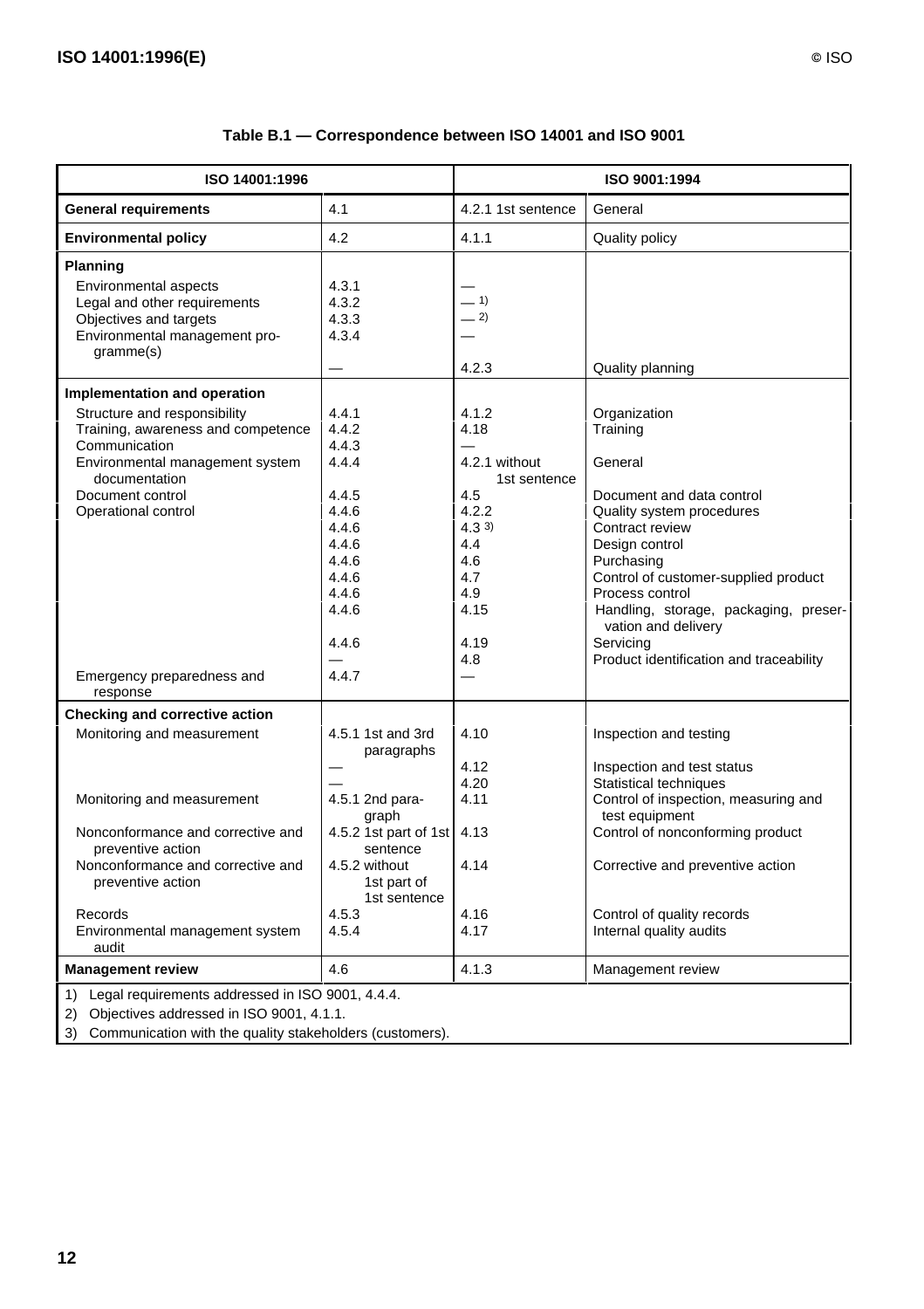| ISO 9001:1994                                                                                                                                                                                                |                                                         | ISO 14001:1996                                                          |                                                                                                                                                                   |  |  |  |
|--------------------------------------------------------------------------------------------------------------------------------------------------------------------------------------------------------------|---------------------------------------------------------|-------------------------------------------------------------------------|-------------------------------------------------------------------------------------------------------------------------------------------------------------------|--|--|--|
| <b>Management responsibility</b>                                                                                                                                                                             |                                                         |                                                                         |                                                                                                                                                                   |  |  |  |
| Quality policy                                                                                                                                                                                               | 4.1.1<br>$-1$<br>$-2)$                                  | 4.2<br>4.3.1<br>4.3.2<br>4.3.3<br>4.3.4                                 | Environmental policy<br>Environmental aspects<br>Legal and other requirements<br>Objectives and targets<br>Environmental management pro-                          |  |  |  |
| Organization<br>Management review                                                                                                                                                                            | 4.1.2<br>4.1.3                                          | 4.4.1<br>4.6                                                            | gramme(s)<br>Structure and responsibility<br>Management review                                                                                                    |  |  |  |
| <b>Quality system</b>                                                                                                                                                                                        |                                                         |                                                                         |                                                                                                                                                                   |  |  |  |
| General                                                                                                                                                                                                      | 4.2.1 1st sentence<br>4.2.1 without 1st<br>sentence     | 4.1<br>4.4.4                                                            | General requirements<br>Environmental management system<br>documentation                                                                                          |  |  |  |
| Quality system procedures<br>Quality planning                                                                                                                                                                | 4.2.2<br>4.2.3                                          | 4.4.6                                                                   | Operational control                                                                                                                                               |  |  |  |
| Contract review<br>Design control<br>Document and data control<br>Purchasing<br>Control of customer-supplied product<br>Product identification and traceability<br>Process control<br>Inspection and testing | 4.33)<br>4.4<br>4.5<br>4.6<br>4.7<br>4.8<br>4.9<br>4.10 | 4.4.6<br>4.4.6<br>4.4.5<br>4.4.6<br>4.4.6<br>4.4.6<br>4.5.1 1st and 3rd | Operational control<br>Operational control<br>Document control<br>Operational control<br>Operational control<br>Operational control<br>Monitoring and measurement |  |  |  |
| Control of inspection, measuring and<br>test equipment                                                                                                                                                       | 4.11                                                    | paragraphs<br>4.5.1 2nd para-<br>graph                                  | Monitoring and measurement                                                                                                                                        |  |  |  |
| Inspection and test status<br>Control of nonconforming product                                                                                                                                               | 4.12<br>4.13                                            | 4.5.2 1st part of<br>1st sentence                                       | Nonconformance and corrective and<br>preventive action                                                                                                            |  |  |  |
| Corrective and preventive action                                                                                                                                                                             | 4.14                                                    | 4.5.2 without<br>1st part of<br>1st sentence                            | Nonconformance and corrective and<br>preventive action                                                                                                            |  |  |  |
| Handling, storage, packaging, preser-<br>vation and delivery                                                                                                                                                 | 4.15                                                    | 4.4.7<br>4.4.6                                                          | Emergency preparedness and response<br>Operational control                                                                                                        |  |  |  |
| Control of quality records                                                                                                                                                                                   | 4.16                                                    | 4.5.3                                                                   | Records                                                                                                                                                           |  |  |  |
| Internal quality audits                                                                                                                                                                                      | 4.17                                                    | 4.5.4                                                                   | Environmental management system<br>audit                                                                                                                          |  |  |  |
| Training                                                                                                                                                                                                     | 4.18                                                    | 4.4.2                                                                   | Training, awareness and competence                                                                                                                                |  |  |  |
| Servicing<br>Statistical techniques                                                                                                                                                                          | 4.19<br>4.20                                            | 4.4.6                                                                   | Operational control                                                                                                                                               |  |  |  |
|                                                                                                                                                                                                              |                                                         | 4.4.3                                                                   | Communication                                                                                                                                                     |  |  |  |
| 1) Legal requirements addressed in ISO 9001, 4.4.4.                                                                                                                                                          |                                                         |                                                                         |                                                                                                                                                                   |  |  |  |

#### **Table B.2 — Correspondence between ISO 9001 and ISO 14001**

2) Objectives addressed in ISO 9001, 4.1.1.

3) Communication with the quality stakeholders (customers).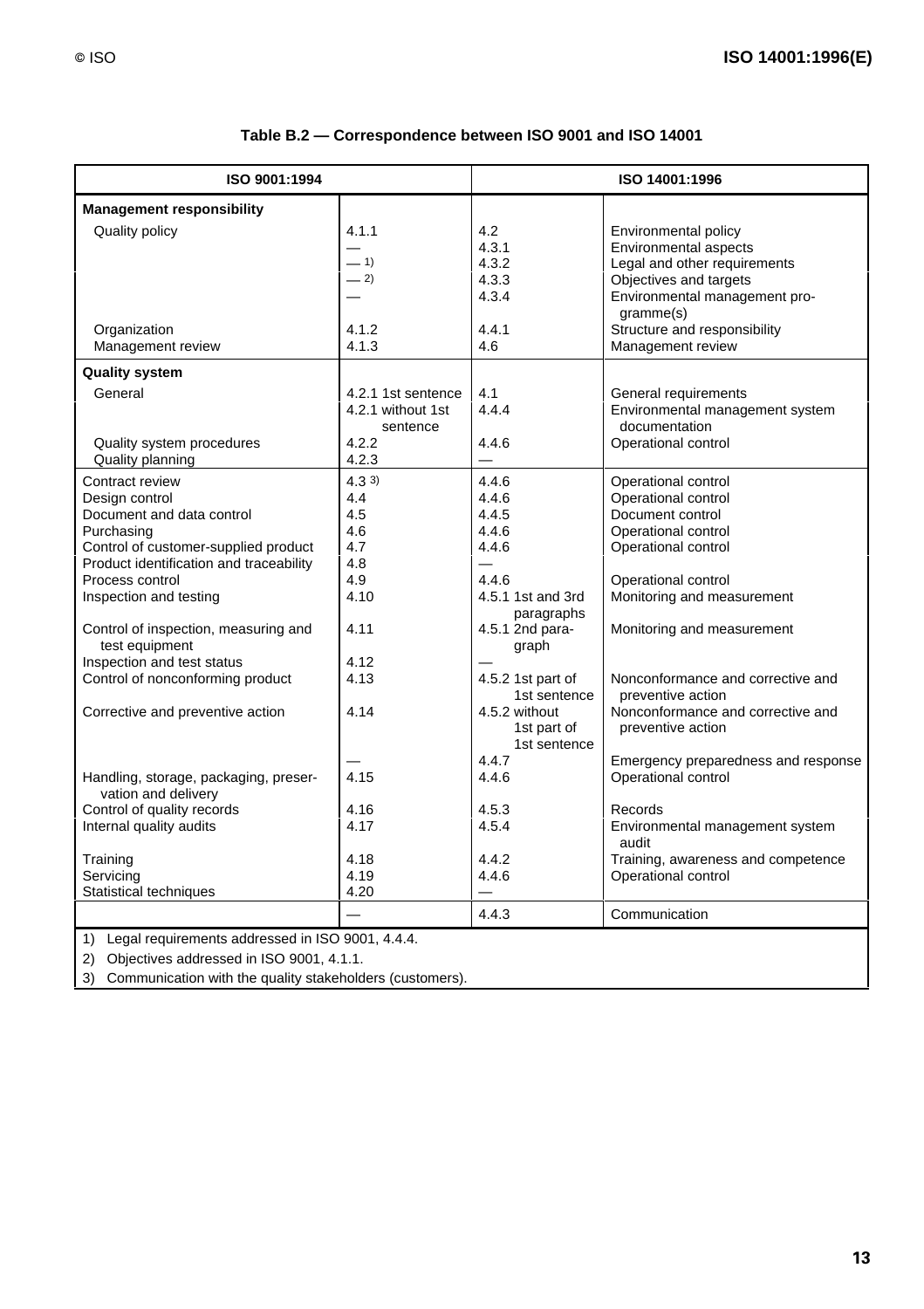### **Annex C**

### (informative)

### **Bibliography**

- [1] ISO 9000-1:1994, Quality management and quality assurance standards — Part 1: Guidelines for selection and use.
- [2] ISO 9000-2:1993, Quality management and quality assurance standards — Part 2: Generic guidelines for the application of ISO 9001, ISO 9002 and ISO 9003.
- [3] ISO 9000-3:1991, Quality management and quality assurance standards — Part 3: Guidelines for the application of ISO 9001 to the development, supply and maintenance of software.
- [4] ISO 9000-4:1993, Quality management and quality assurance standards — Part 4: Guide to dependability programme management.
- [5] ISO 9001:1994, Quality systems Model for quality assurance in design, development, production, installation and servicing.
- [6] ISO 14004:1996, Environmental management systems — General guidelines on principles, systems and supporting techniques.
- [7] ISO 14010:1996, Guidelines for environmental auditing — General principles.
- [8] ISO 14011:1996, Guidelines for environmental auditing — Audit procedures — Auditing of environmental management systems.
- [9] ISO 14012:1996, Guidelines for environmental auditing — Qualification criteria for environmental auditors.